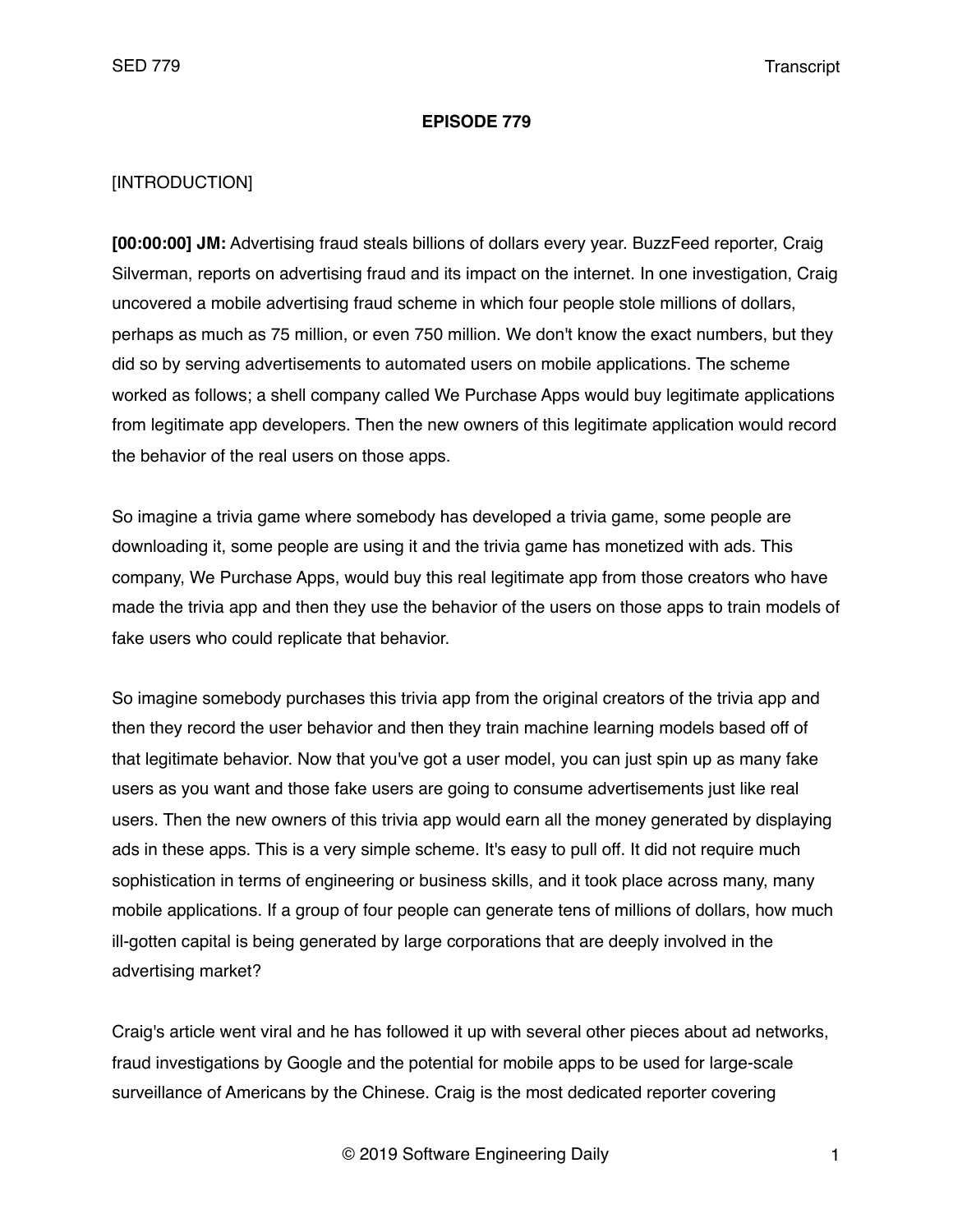advertising fraud today. His work is invaluable, because he's asking difficult questions about the economics of our internet.

As we discuss in the episode, there is currently no effective means of automatically detecting a bot from a human on the internet. Consider the ramifications of this; we cannot detect who is a bot and who is a human. We've discussed this in detail on previous episodes about advertising fraud, the advertising industry as a whole, advertising analytics and the various techniques of ad fraud. Ad fraud is not the fault of any one party. There is not a big, bad villain that is orchestrating all of the add fraud. It's an emergent result of the way that our internet is set up, and it's as hard to imagine a world without advertising fraud as it is to imagine a world without email spam.

I really enjoyed talking to Craig, and I hope you enjoy the episode as well.

## [SPONSOR MESSAGE]

**[00:03:45] JM:** Triplebyte fast-tracks your path to a great new career. Take the Triplebyte quiz and interview and then skip straight to final interview opportunities with over 450 top tech companies, such as Dropbox, Asana and Reddit. After you're in the Triplebyte system, you stay there, saving you tons of time and energy.

We ran an experiment earlier this year and Software Engineering Daily listeners who have taken the test are three times more likely to be in their top bracket of quiz scores. So take the quiz yourself anytime even just for fun at triplebyte.com/sedaily. It's free for engineers, and as you make it through the process, Triplebyte will even cover the cost of your flights and hotels for final interviews at the hiring companies. That's pretty sweet.

Triplebyte helps engineers identify high-growth opportunities, get a foot in the door and negotiate multiple offers. I recommend checking out triplebyte.com/sedaily, because going through the hiring process is really painful and really time-consuming. So Triplebyte saves you a lot of time. I'm a big fan of what they're doing over there and they're also doing a lot of research. You can check out the Triplebyte blog. You can check out some of the episodes we've done with Triplebyte founders. It's just a fascinating company and I think they're doing something that's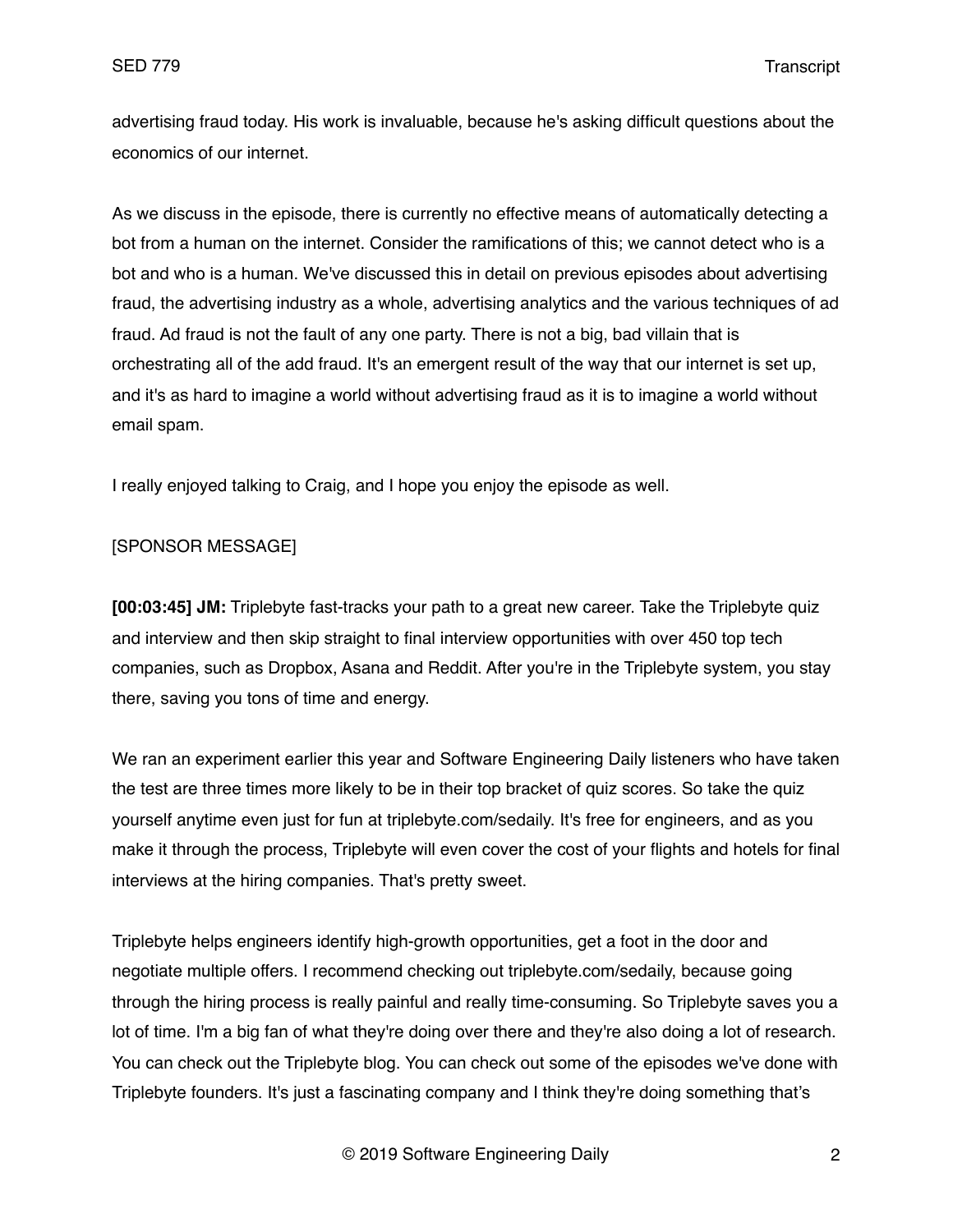really useful to engineers. So check out Triplebyte. That's T-R-I-P-L-E-B-Y-T-E.com/sedaily. Triplebyte. Byte as in 8 bits.

Thanks to Triplebyte, and check it out.

[INTERVIEW]

**[00:05:34] JM:** Craig Silverman, you are a journalist with BuzzFeed. Welcome to the show.

**[00:05:38] CS:** Thank you.

**[00:05:40] JM:** You investigated a large advertising fraud ring that stole tens of millions of dollars, and we'll get into the mechanisms of the ad fraud ring, but I want to start with why you found yourself researching advertising fraud. How did you get into that subject?

**[00:05:57] CS:** Right. So it started close to two years ago, and my background is that I have been looking at different types of digital deception and media manipulation for a while. This is sort of my beat and my focus. A lot of that has been around online misinformation. So completely false story spreading on Facebook and other platforms, trolling campaign, bots, all the different ways that this new media environment we have can be exploited and manipulated.

So as at the end of 2016, I was of course writing a lot about political misinformation and did a lot of recording there, not only in 2016, but long before that. Then as we got into 2017, I was sort of casting about and saying, "IF things are so messed up there, where else are they messed up?" and people started telling me, "You need to look at advertising. You need to look at ad fraud," and I had no idea really what was going on with that and quickly realized, "Oh, wait a second. People are stealing billions and billions of dollars and nobody is going to jail. People aren't losing their jobs. The industry has just seem to have come to accept it," and for me as a journalist, you look at that and you say, "Well, there must be tons of stories there and nobody's writing about them," because while some people of course in the industry do care, there's really been no scrutiny about it from the press, which just blew my mind.

**[00:07:16] JM:** And why do you think that is? Why hasn't there been scrutiny from the press?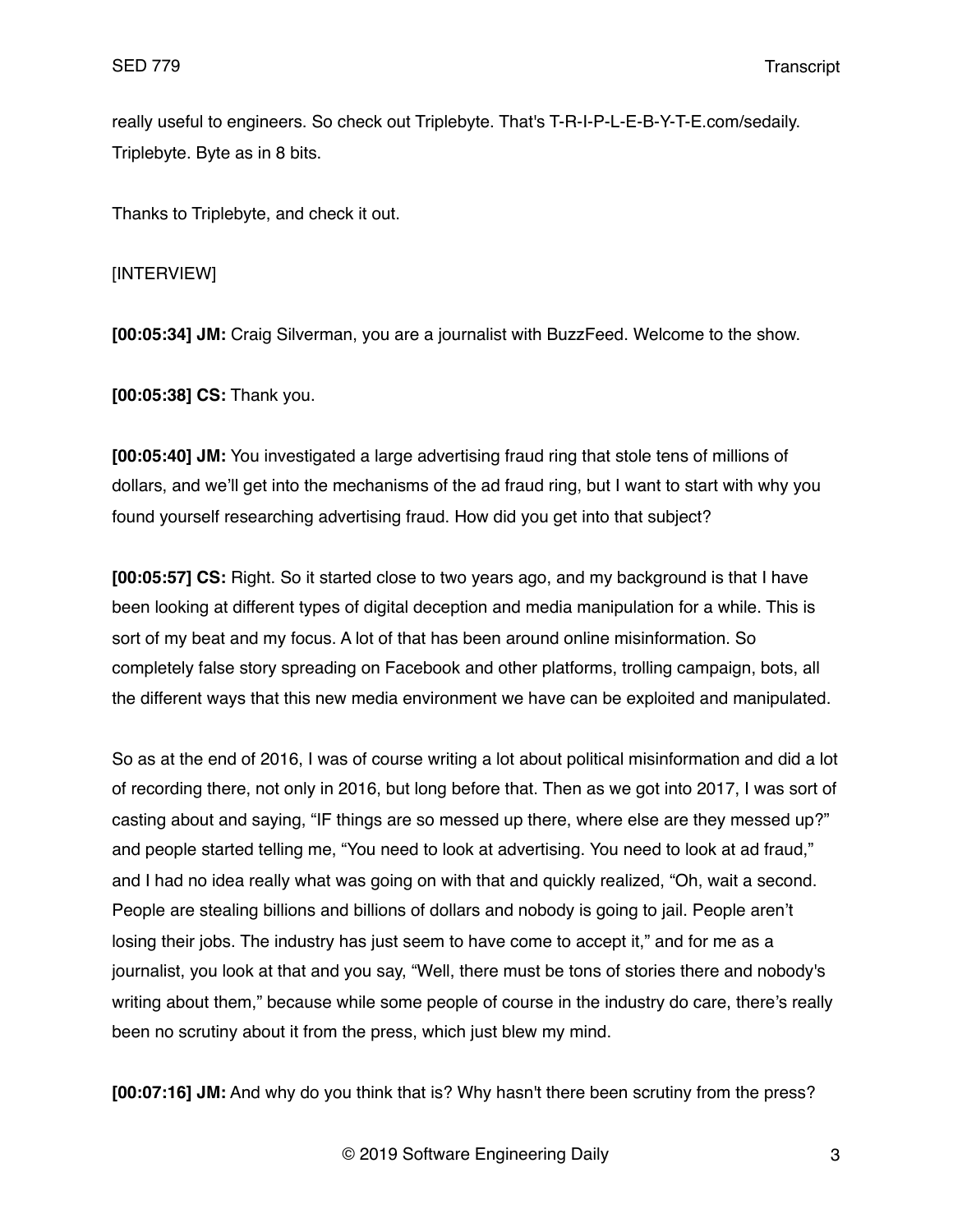**[00:07:20] CS:** Well, I think there's probably a couple of factors. So one is that it is a technical thing, and for a journalist to kind of get up to speed on it and then to be able to go and find the really good interesting stories that can actually break through and have a larger audience care about them, that's tough. To have a newsroom that's going to give you the time to do that, also difficult. Everybody in newsrooms are overloaded. Journalists, about 2000 media jobs have disappeared in the last couple of weeks in North America. So I think there's that tricky element of the technical stuff and the time to get up to speed, and then also making people care about it. How do you talk about this in a way where people care the fact that hundreds of millions of dollars might have been stolen from brands? Brands aren't the most sympathetic thing in the world. So those are all reasons why for coverage choices people don't focus on it.

Then I think the other pieces that of course we have an industry press, a trade press that covers marketing and advertising and you would think they would be the ones to do this, but they don't tend to do investigative work. They don't tend to really dig in and reveal the CD stuff going on in an industry, and I think frankly of course they have to run events as part of their business models. They need to have relationships with vendors. So if they're going out there and calling people out and making things uncomfortable for vendors and other people in the industry, well that's a bad thing for their business.

So unfortunately I think there're a few factors that have made it so that journalists aren't really looking into it, and so that level of scrutiny isn't getting applied on top of some of the industry things that happened.

**[00:08:52] JM:** What are some of the ways that advertising fraud manifests?

**[00:08:58] CS:** There are a lot of different ways, and one of the things that I've come to understand is that people – Whatever new technology is rolled out, whatever new ways people can bid on ads, whatever new advertising formats, fraud follows that, and if the money flows into it, fraud follows that.

So on a basic level, you can have scenarios where somebody sets up a website where they copy content or buy some cheap content, put that on it, and then they either create, say, bots or

© 2019 Software Engineering Daily 4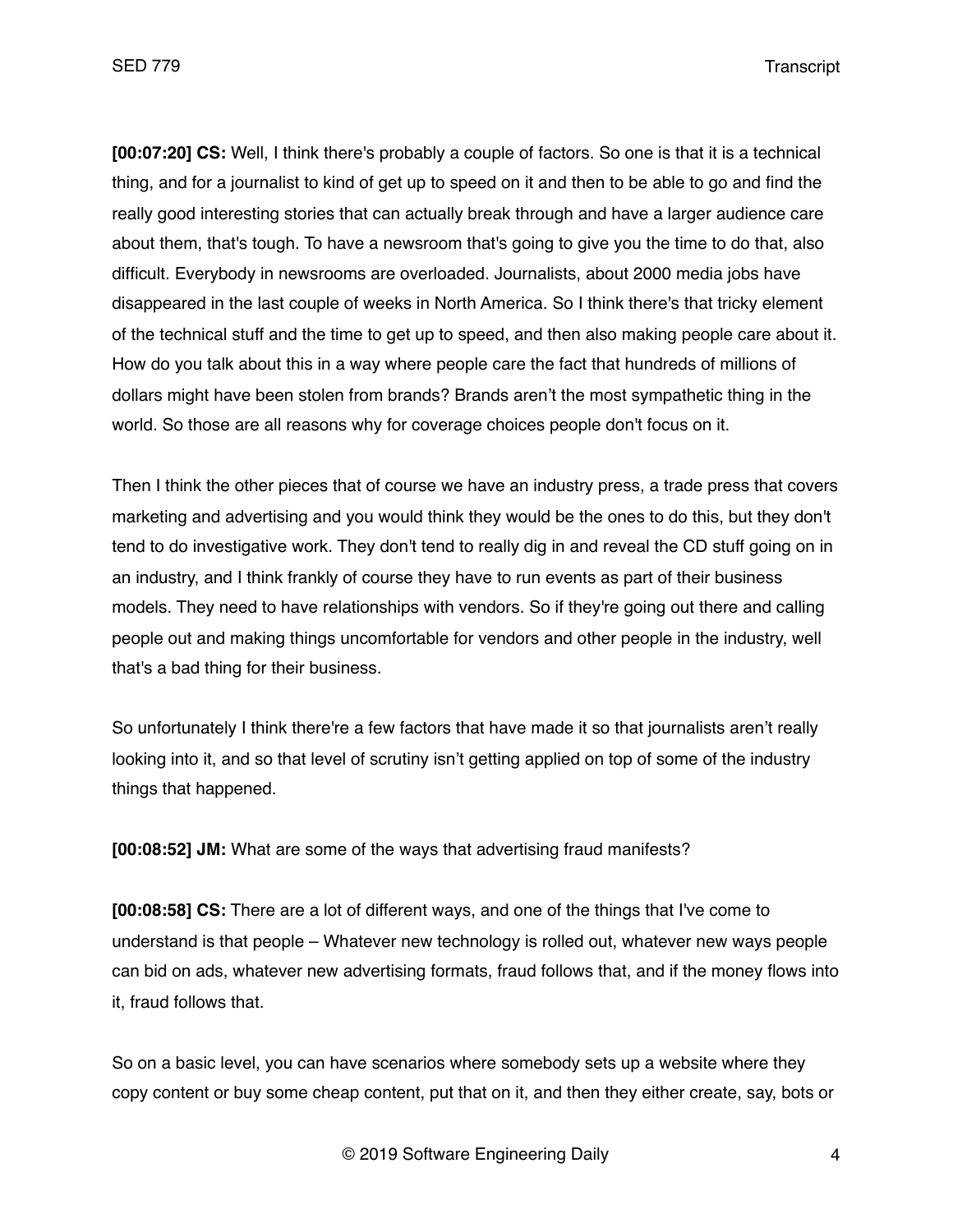pay for bots to go and visit the pages where they have ads and they earn money. So that's a basic kind of ad fraud where you've created kind of fake or low-quality media and then you've created or purchased a simulated audience to make sure those ads gets feud. So that's on a really simple level of it.

Stuff that's a little more complex is in these real-time bidding exchanges where a website or an app is making inventory available for brands to bid on and place their ads at, sometimes people are going in and they're pretending to be, say, buzzfeed.com or they're pretending to be the Wall Street Journal and somebody thinks they've bought an ad that is running on one of those known properties, but instead it's actually just running on a completely fabricated website. So that's another way where it's called spoofing, where people are pretending to be real media and pocketing the dollars.

So from fake media and fake audience, you get so many different kinds of permutations. Another one that I wrote about recently, just to pick another type out, is called attribution fraud. So a lot of mobile app makers, they want to drive installations of their app. So they go out and they'll pay what's called a bounty. So if you through your advertisements get somebody to install, say, Uber, then Uber is going to pay you maybe \$2, \$3, something like that for that. So you have a bunch of apps that once they're on somebody's phone, they're looking to see if people are downloading other apps and they're injecting their own kind of attribution for it saying, "Hey, I caused this person to download Uber on to their phone. You need to pay me out," and this is a rampant practice.

The story I did recently was about a huge Chinese developer of mobile apps called Cheetah Mobile, which several of their apps, according to the data that we were shared, were engaged in that kind of attribution fraud and Google actually ended up removing one of their apps completely from the store and that investigation continues.

**[00:11:27] JM:** When ad fraud occurs, where's the money actually being stolen from? Who is losing in this equation?

**[00:11:35] CS:** This is one of the things that is kind of wild about it. I mean, one the ad fraud is occurring because there are so many different middleman in the placing of an ad. There is an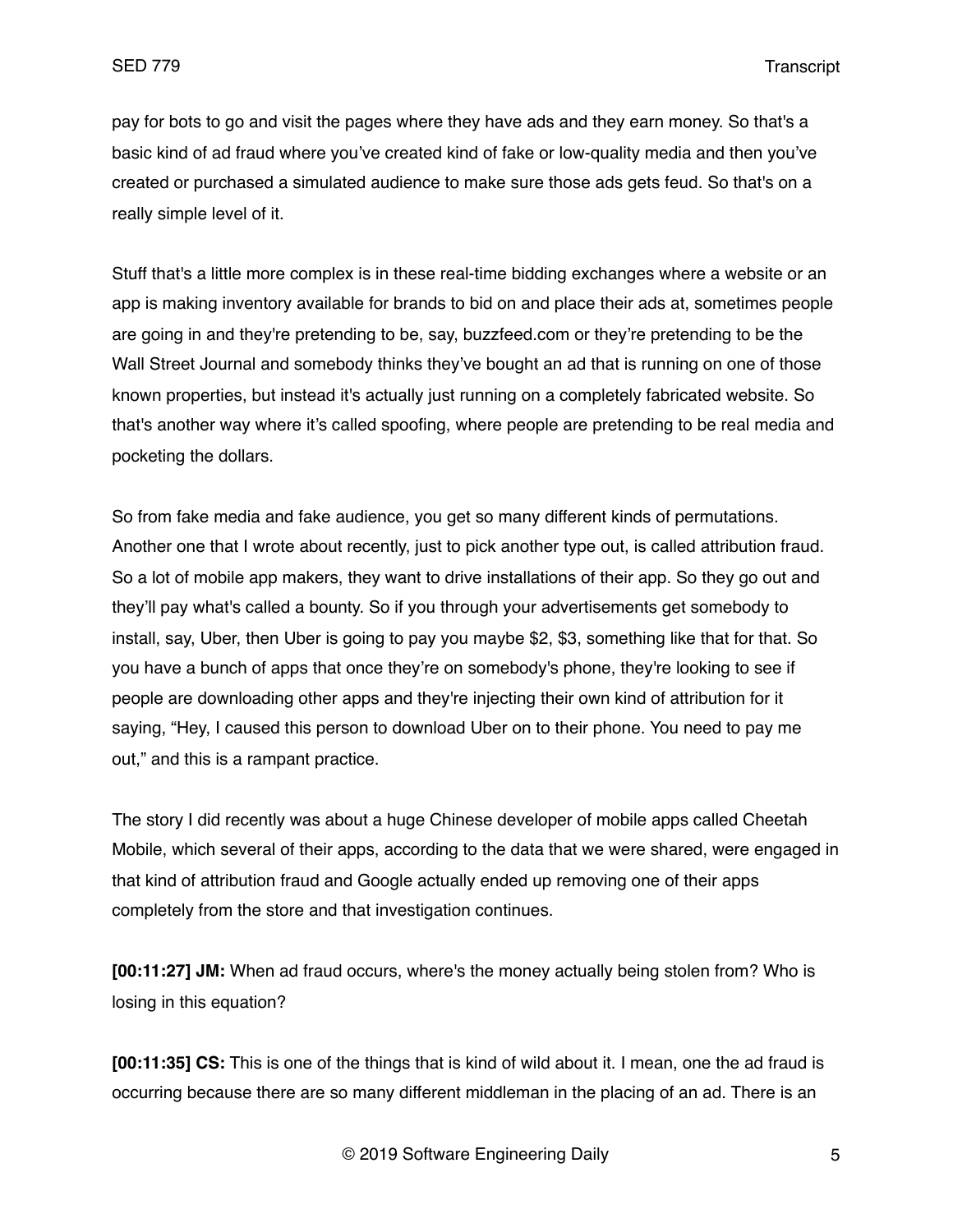example done recently where people try to kind of figure out the way an ad got placed on a wellknown website, the Business Insider, and how many people touched it on its way there. It's incredible how many people are trying to take their cut and their piece, and that complexity is what creates these opportunities for the fraudsters.

But at the end of the day, even if there are 5, 6, 7 different hands, 7 different middleman from somebody trying to place an ad till it actually ending up on the site, at the end of the day, the people who are losing the money are the advertisers, are the brands. So if you're a company like P&G who's spending one of the biggest advertisers in the world, you have to think if you're going to spend a billion on advertising, you're probably going to lose somewhere between 15% and 30% of that to fraud, and you're not necessarily going to know that unless you go and you are rigorously looking through all of the places that your ad showed up.

So you can imagine, that's a Herculean task for an organization to do. But at the end of the day, it's the brands. The brands are losing their money. It's getting stolen because they're the ones spending to try and reach people.

**[00:12:49] JM:** Right. So I think one analogy we could draw is how in the 2008 housing crisis there was a huge network of different securities that were being sold and repackaged, and resold and repackaged, but ultimately the person who got hung out to dry was the owner of the real estate who had taken on some sort of debt and they really got damaged. The same thing is happening to the brands, where you have all these middlemen of ad agencies and ad networks and we would need an audiobook length podcast to actually dissect the spaghetti of different players in the advertising world, but the end result is that the brand is the one who is suffering. So why aren't the brands rebelling at this?

**[00:13:40] CS:** Yeah. So to a certain extent they are, and I think we've seen really over the last 2-1/2 years brands demanding more accountability for where their money goes. But it is wild to think of how many years they just sort of accepted what was being told by them by their agency or the other partners they were working with, that, "Oh, yes, you met your campaign goals. Congratulations. Everything went well." So they are agitating for more.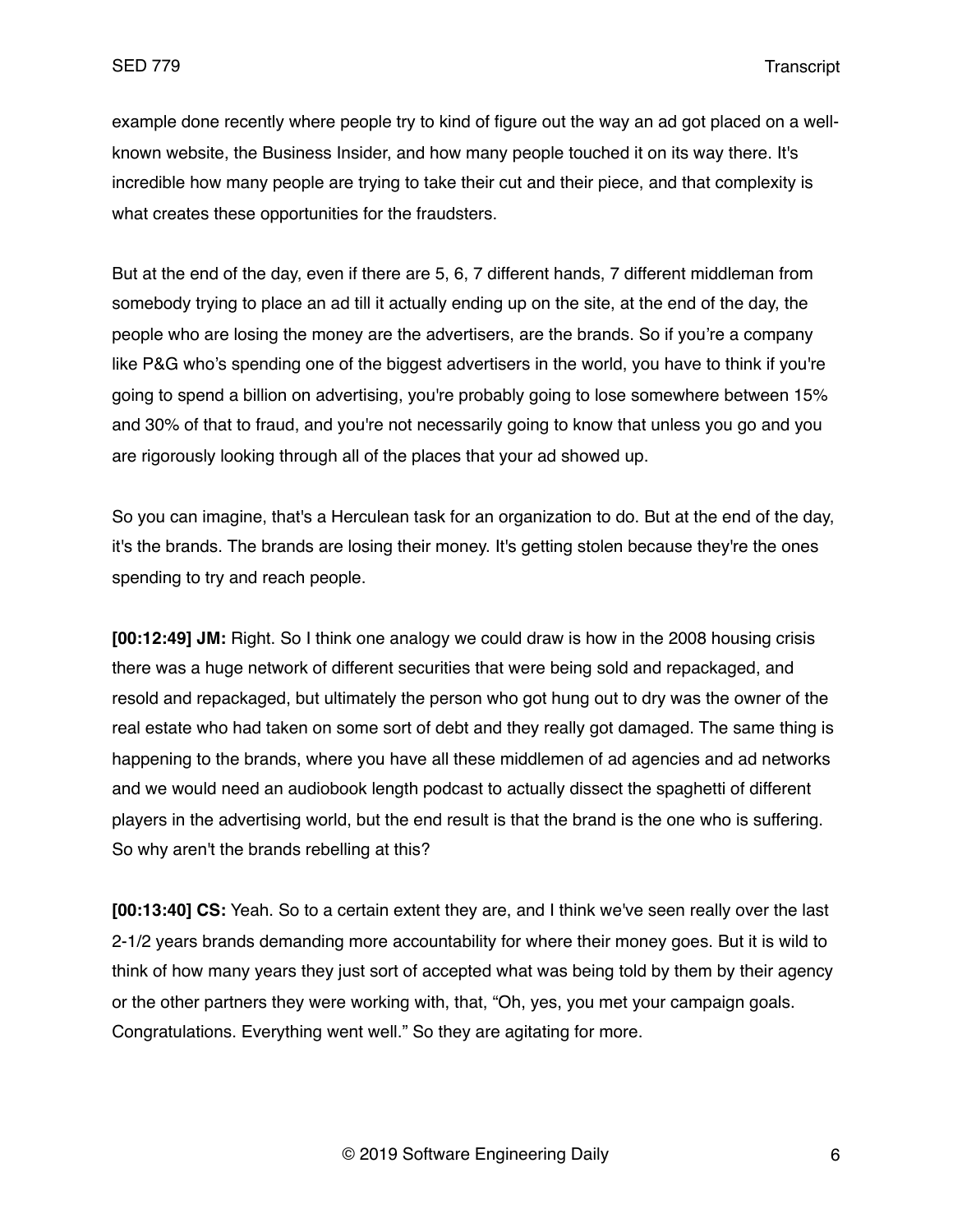There's an industry initiative called ads.txt, which is requiring websites and soon, hopefully, mobile apps to kind of disclose which networks they work with so that people can compare and not have spoofing happen. There are other industry initiatives that are happening, and then you have people like for example the chief marketing officer of Procter & Gamble did give a speech about a year and a half ago where he talked about the murkiness of the industry, where he talked about the theft that was going on. So they're agitating.

But here's the thing about this, this industry, the digital marketing, digital advertising industry, is set up in a way where there's so many incentives for people not to report fraud for people to continue to allow it to happen. It is so completely messed up, and you would wonder, "Okay. No brand wants to lose their money. Obviously, they want to reach the right people."

But let me give an example here. So I did a story at the end of 2017 and I looked at a bunch of seemingly reputable digital publishers who had all decided to go out and buy audience. So if you're a reputable digital publisher, you're not supposed to be doing that. You are not supposed be paying somebody to funnel audience to you. You're supposed to have built a brand of people come to maybe from your Facebook page or other things.

So they had all decided to buy this cheap traffic to sort of see if it worked on their site and if these people they were buying came back, and the traffic turned out to be fraudulent. So we exposed that and we exposed the publishers that had been buying it, and in one case, one of those publishers had bought this traffic and directed it to the sponsor content from a major bank. So you would have to think the bank would not be happy about this. The bank would go to that publisher and say, "Wait a second, we paid for real people to view these sponsored stories, and instead you go out and you buy cheap traffic and you throw it at it to meet our metrics, to meet the campaign goals. So I informed the bank of this. They were very grateful. They looked into it, but at the end of the day they didn't actually want to publicly say, "Yes, our partner had ripped us off here." They didn't want to do that. They gave me a statement where they actually claimed that the sponsor content that I identified having received this traffic wasn't actually part of their agreement.

So this is a case where clearly something completely improper had happened, but they publicly do not want to call it their partner. I think the reason is that if you're that CMO, then you've got to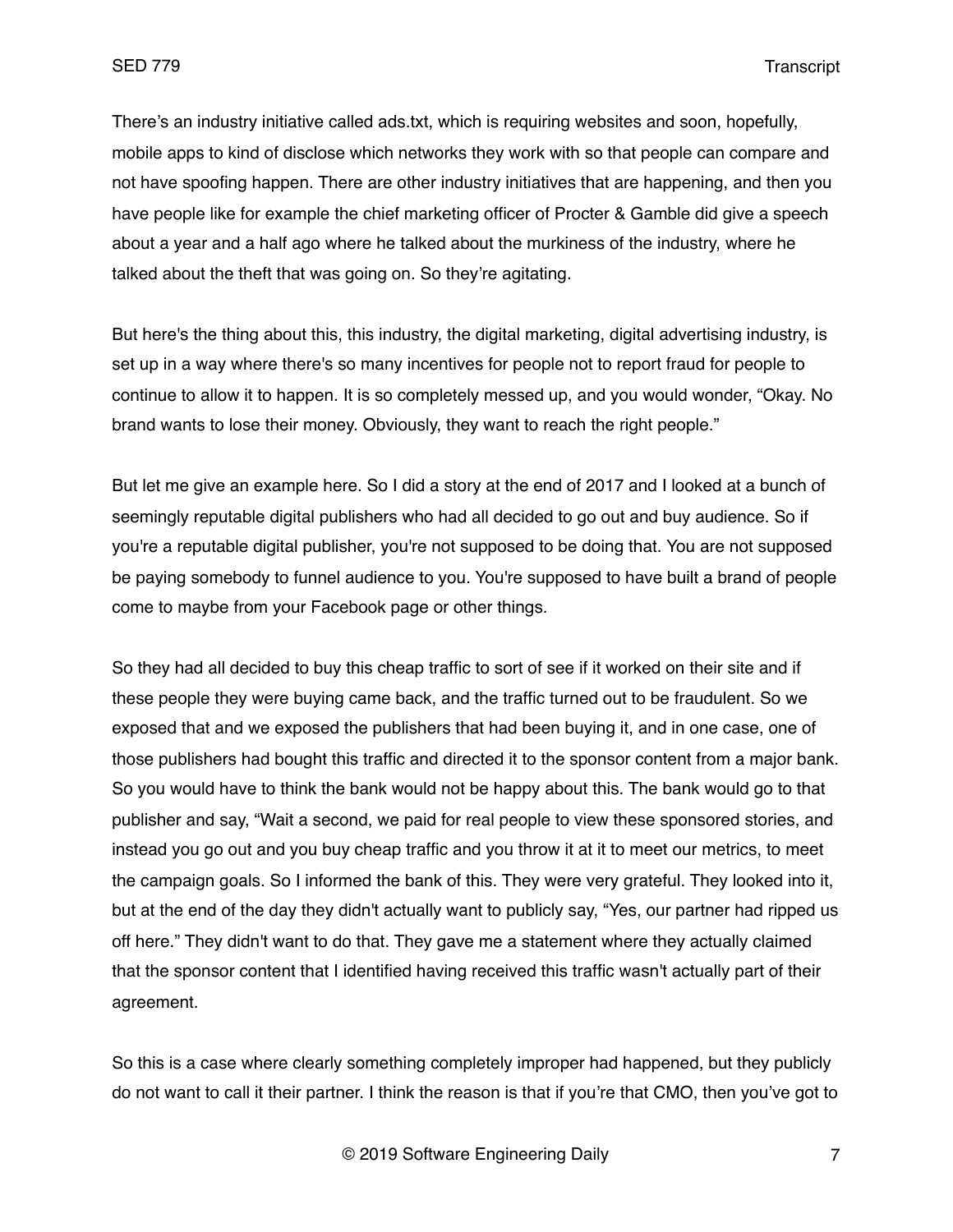explain to your CEO why you entered into a partnership that ended up like this, and then they're naturally going to question, "Well, how much of your other spent is being wasted? How much of your other spent is going to fraud or misleading things?"

So everybody wants the budgets to continue. Everybody wants to get their big-budget from the board and from the CEO and they want to be able to spend it however they can. If suddenly everybody loses confidence in the ecosystem, whether it's boards and CEOs to other people, then the money is going to dry out. So even the brands themselves, I have seen cases where they don't really want to rock the boat on this. I mean, I've heard that in that case, there was obviously some negotiation and talk behind the scenes, but in terms of a public calling out of this, they didn't want to do it. I think that's a really big problem that exists in the industry right now.

**[00:17:23] JM:** To present a another tortured analogy, sometimes think of this as kind of like climate change where you see, and not to get into like a debate about climate change, but you see these isolated incidents where you have gigantic fires in California or you have these tremendous storms that are occurring and you look at these things, you're like, "This seems abnormal and this seems somewhat disconcerting," but it's really hard to quantify what is going on in the macro picture with regards to climate change, or forget if it's humans are not or whatever, just like what's going on?

Advertising fraud kind of feels like that, where you see these isolated incidences where like the reporting that you do, which is why it's so important, you uncover these gigantic fraud schemes that are conducted by like four people and you're like, "Oh my God! This is concerning," but you have no way of knowing the scope of it, because how would you even crawl the internet for the scope of it? That's why you see these estimations like, "Oh, \$19 billion is going to be lost to advertising fraud," and these are such unscientific quantifications. Do we have any way of knowing how much money is being lost to advertising fraud?

**[00:18:40] CS:** I think that nobody knows the real number. It's wild, isn't it? It's such a crazy thing, because the promise of digital marketing was supposed to be the ability to measure, the ability to reach the right person at the right time with the right message and know whether you reached them. All of the tracking, all of the analytics, this was supposed to usher in a new age of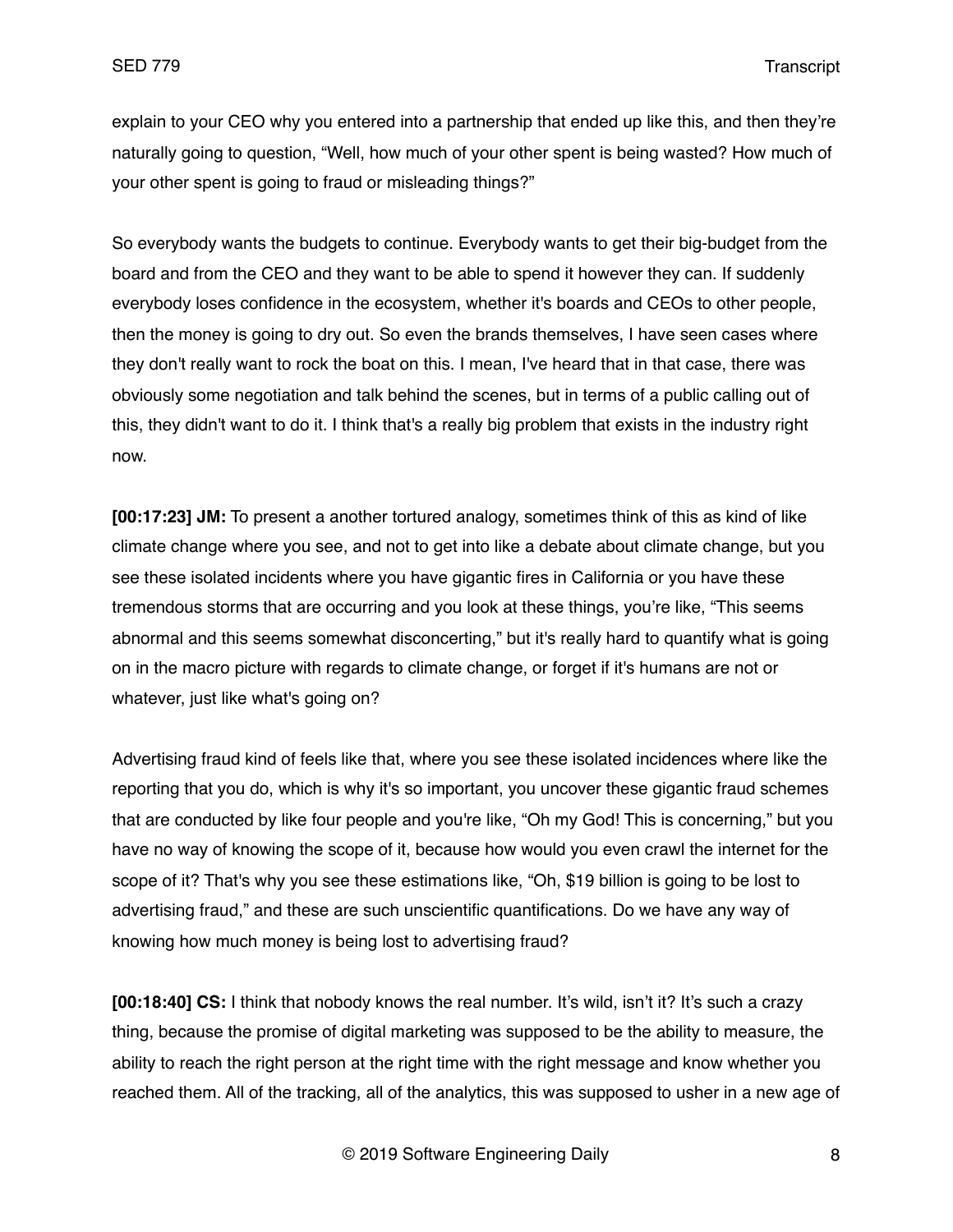marketing, and instead we have just oceans of garbage data and an insane amount of fraud. I think the promise of digital media has been squandered.

So do we know how much is being stolen? No. I talk to people all the time and what's the percentage of digital ad spend that's being stolen by fraud? Well, if you talk to people in the industry who have an interesting kind of making it seem like it's not such a big deal, they talk about numbers where it's like, "Oh, it's maybe 5% or less than 5%, or 10% at the most," and they put out their numbers to reflect that.

Then you have other people, you have vendors who sell technology that they say, "We'll protect you," the brand, "from fraud," and of course they cite extremely big numbers.

So everybody has their own self-interest. Everybody's got their own statistics. Everybody's got their own methodology, and at the end of the day I do have some sympathy for the brands and the agencies and others because you're just getting whiplash from all the different takes and all the different people with different interests, self-interest, who are just messing with you. So I think that's a huge problem.

The climate change analogy is probably a good one. I do like your financial analogy. I read Flash Boys recently, which is of course the story about high-frequency trading, and a lot of that really resonated with me when I looked at what was being laid out there, where what was going on in high-frequency trading was you had people who really understood how the technical elements of stock exchanges worked.

To give it a really quick summary, I mean, they realized that if they positioned their servers for making orders and for watching the orders happening on the exchange, if they position their servers close to the ones of the actual stock exchanges, well they can get information before other people. They could act on it and then they could basically take money from people, because they saw stuff happening before other people saw it happen.

I think that is a lot of what's going on in ad fraud. You have people who understand the technical elements of ad exchanges, of programmatic ad buys, of all the different things going on, and instead of using that knowledge to be a good player, they use it to exploit and they add no

© 2019 Software Engineering Daily 9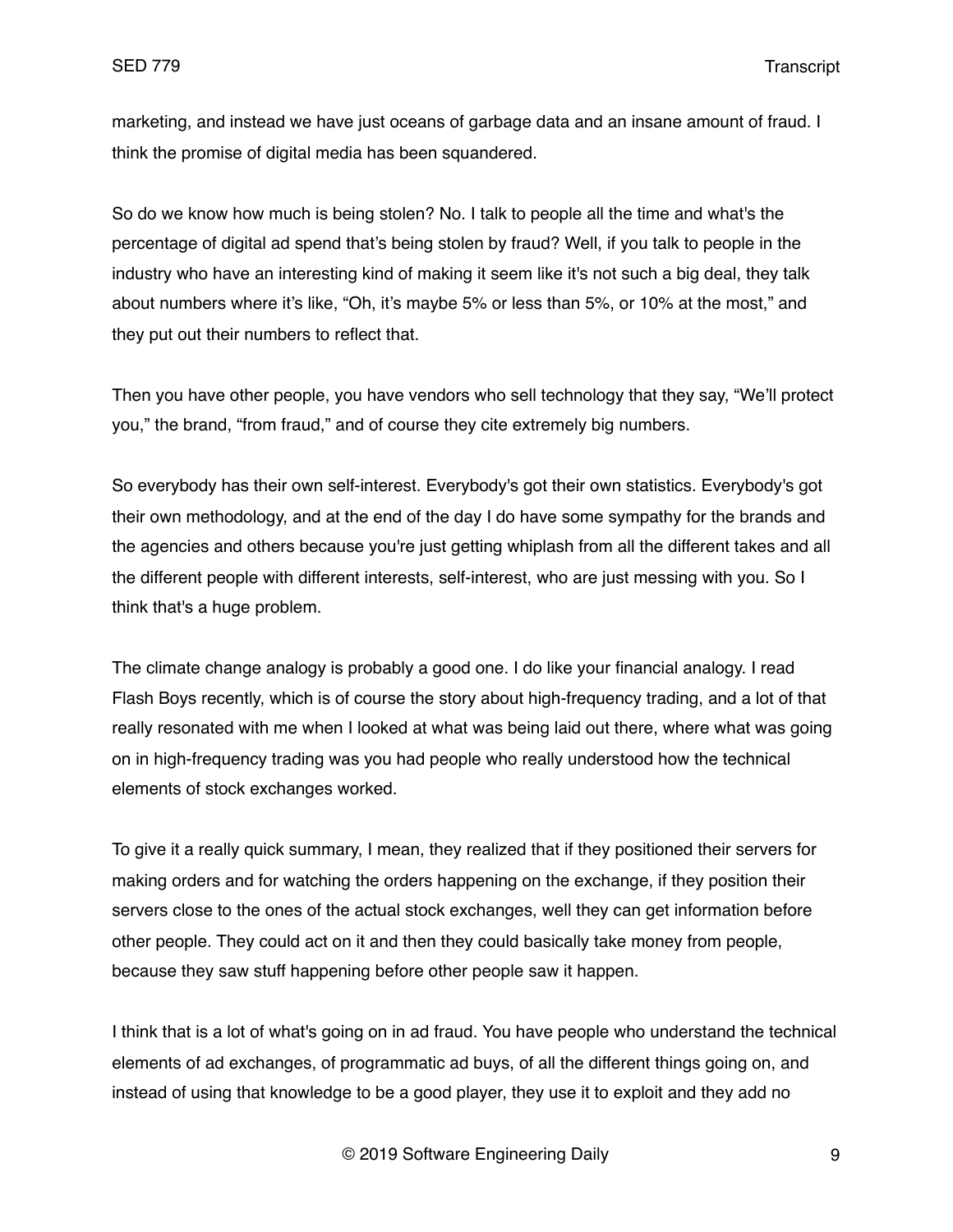value. They're just taking money out of the system. They're exploiting the knowledge and the understanding they have and they're exploiting opaque and how many middlemen and how many technical layers there are in that infrastructure. I think that to me, reading that book really resonated. I think the cancer that high-frequency trading was for the stock market, we're seeing that with ad fraud, where insiders are really exploiting their knowledge. People who think they're really savvy, people who think they're really savvy marketers are the ones who are getting exploited, just like traders at well-known banks were getting exploited because they didn't realize that their trades were being seen by these system, these algorithms before it was getting to the rest of the market.

**[00:21:50] JM:** This is of course why many of the biggest ad exchanges are based in New York.

**[00:21:57] CS:** Yeah. Yeah, the infrastructure, that's there. It's not a coincidence I think that you see that happening as well, and there's other pockets of kind of ad tech as well. The big investigation that you mentioned at the top, it turned out that at least a couple of the people who were at the top of that fraud scheme were actually based in Israel, and there's a huge amount of ad tech companies in Israel. So wherever you have a cluster of ad tech companies, you have a cluster of fraud happening as well, because that's where the expertise is and that's where all the buys and the sells are happening.

## [SPONSOR MESSAGE]

**[00:22:38] JM:** DigitalOcean is a reliable, easy to use cloud provider. I've used DigitalOcean for years whenever I want to get an application off the ground quickly, and I've always loved the focus on user experience, the great documentation and the simple user interface. More and more people are finding out about DigitalOcean and realizing that DigitalOcean is perfect for their application workloads.

This year, DigitalOcean is making that even easier with new node types. A \$15 flexible droplet that can mix and match different configurations of CPU and RAM to get the perfect amount of resources for your application. There are also CPU optimized droplets, perfect for highly active frontend servers or CICD workloads, and running on the cloud can get expensive, which is why DigitalOcean makes it easy to choose the right size instance. The prices on standard instances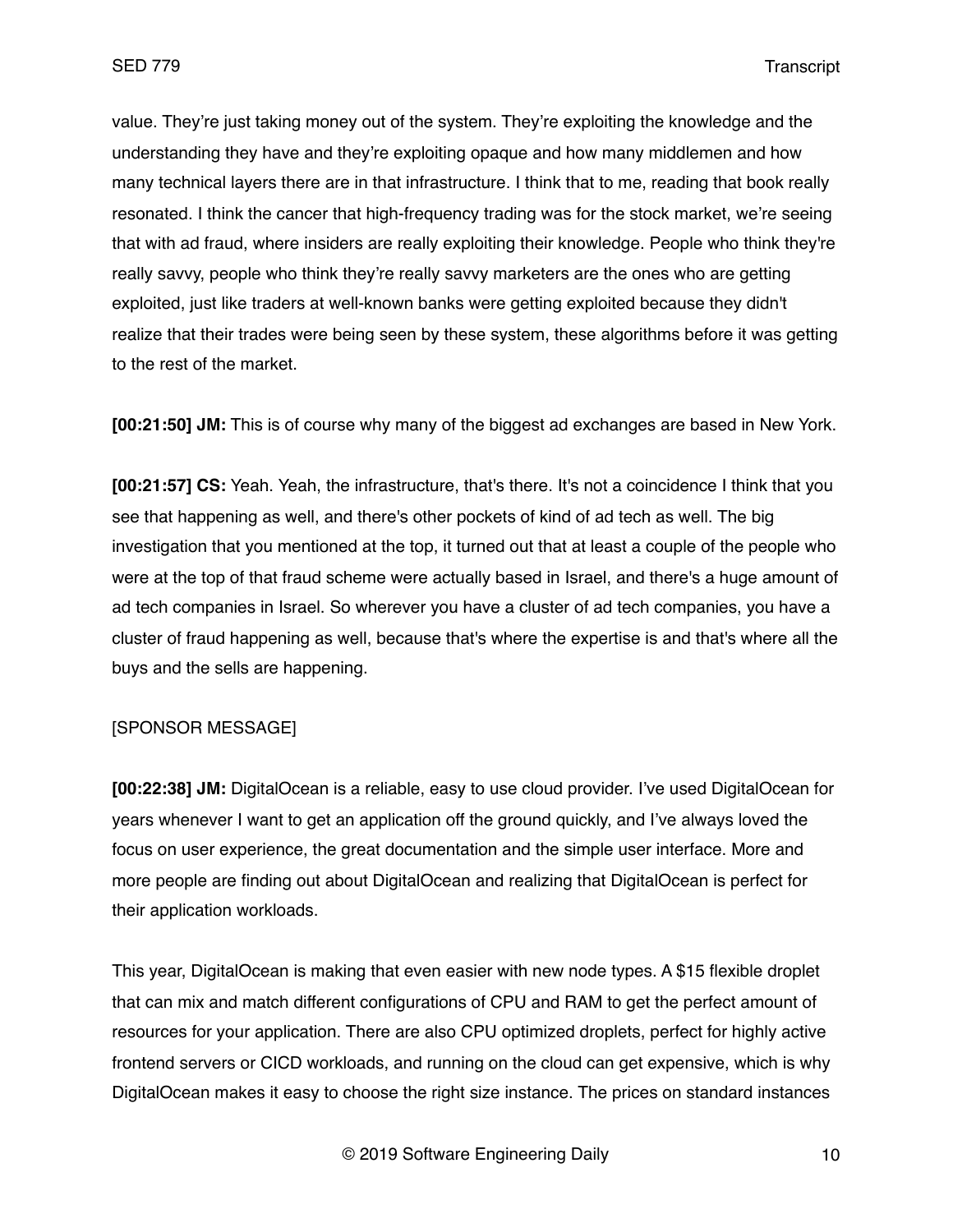have gone down too. You can check out all their new deals by going to do.co/sedaily, and as a bonus to our listeners, you will get \$100 in credit to use over 60 days. That's a lot of money to experiment with. You can make a hundred dollars go pretty far on DigitalOcean. You can use the credit for hosting, or infrastructure, and that includes load balancers, object storage. DigitalOcean Spaces is a great new product that provides object storage, of course, computation.

Get your free \$100 credit at do.co/sedaily, and thanks to DigitalOcean for being a sponsor. The cofounder of DigitalOcean, Moisey Uretsky, was one of the first people I interviewed, and his interview was really inspirational for me. So I've always thought of DigitalOcean as a pretty inspirational company. So thank you, DigitalOcean.

## [INTERVIEW CONTINED]

**[00:24:45] JM:** Now, because you are one of the – Actually, I think I'll be completely honest. I think you are the best journalist at covering this topic just because of the depth that you have crawled down into the muck of this stuff, and I've tried to cover it in the podcast and just like people don't really seem to care or they don't really seem to understand just the ramifications of what this suggests about the realities of our internet. But because you have crawled down those steps, I want to break at the tinfoil hats a little bit earlier in this episode than I would normally. What role do you think Facebook and Google have in this ad tech world?

**[00:25:27] CS:** Yeah. Well, I mean, these are the 800 pound gorillas or however you want to talk about it. Now they Slightly different roles. I mean, let's start with Google here. So Google is the most dominant player in all of digital advertising. In every single part of you think about the tech stack of digital advertising, Google is a player in basically all of them. If you want to make inventory available for other people to buy if, you can do that through Google. If you want to go out and buy inventory, you can do that through Google. If you want a place ads, you can do – I mean, it's just nonstop, and it even goes into the mobile world where of course Google created the Android operating system and Google has the dominant Android App Store, the play store.

Google also has a dominant mobile ads, SDK, where if you want to get ads in your mobile app, well, you can work with Google to do that. So they are everywhere. They're up and down the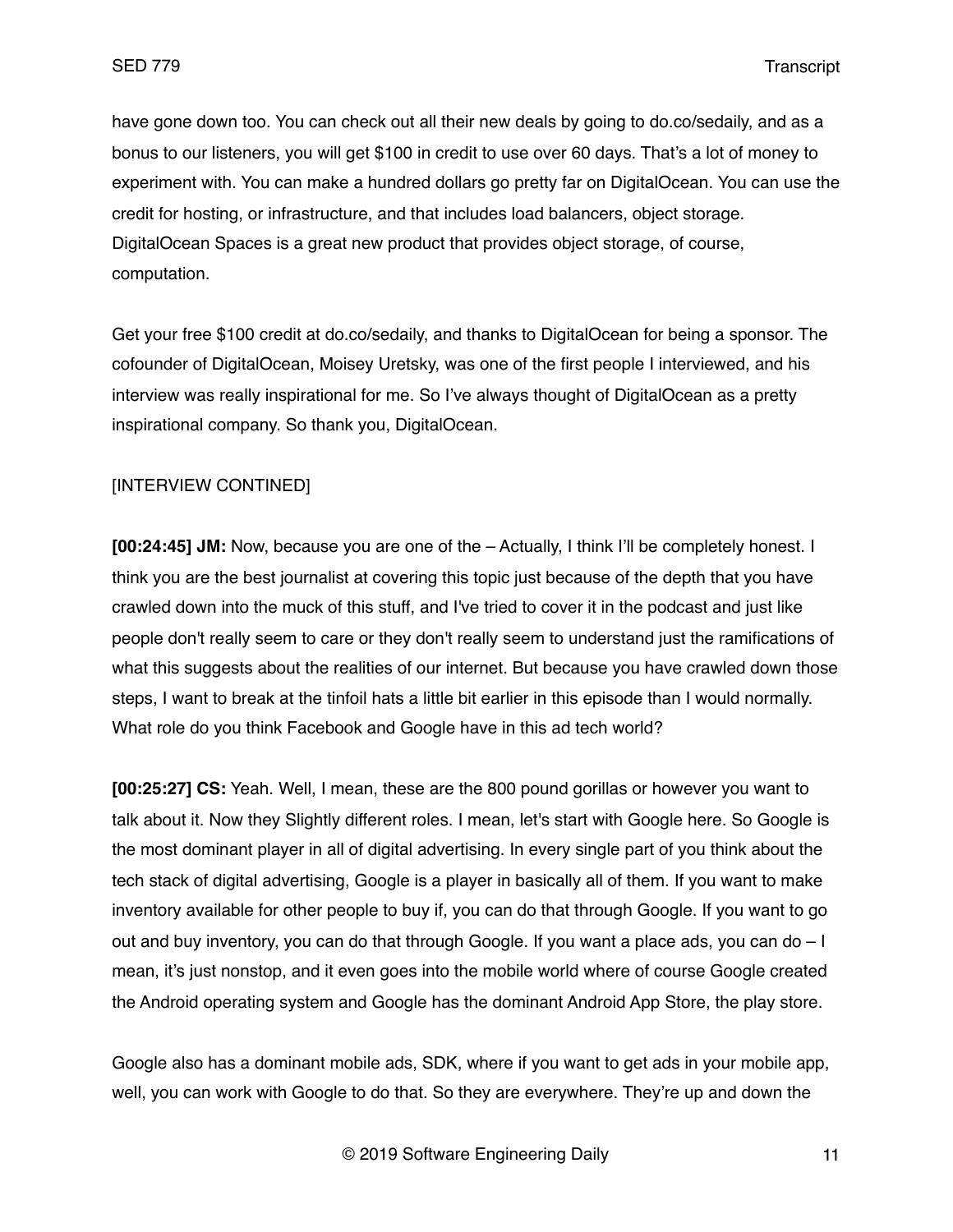chain, and of course if you accept that fraud is a reality, which everyone does, they disagree on the depths that it goes to. But if you accept that fraud is a reality and you understand that everybody along the process from a brand deciding to spend his money to that ad getting placed in an app or on a website, everybody through that process makes money.

If you realize that Google can potentially be at every step of that process, well, then you realize that Google does make money from fraud 100%, and Google has teams dedicated to ferreting it out. They've done some good work exposing some things, but there is a tension at the core of Google's operation, whereby stamping out fraud would actually take billions and billions out of the ecosystem and probably would affect their bottom line.

So one of the discussions in the industry that happens a lot is Google tried to walk this line of caring about fraud and trying to stamp it out, but also at the same time making money from it. There's where Google sits, and I mean it is a huge, huge impact that they have on digital advertising, which is why senators like Mark Warner are really looking at that and saying like, "Do they have too dominant in position?"

Facebook, a little bit different. Facebook, obviously, people buy ads on Facebook, and those ads I think for the most part, Facebook is a pretty effective advertising platform. Facebook also has an ad network with people off of Facebook. So similar to Google and AdSense, with Facebook, you can sign up to Facebook audience network and you can monetize your app and you can monetize your website with them.

So there we have Facebook with dominant platforms where the people are where they can serve ads to them. Facebook also has different ad products where even if you're not on Facebook, you can help earn money through it. So, again, Facebook earns revenue from fraud. Anybody who is earning money from digital ads being placed is earning money from fraud. So they have a huge role and they both talk a very good game publicly about caring about it, but they are in a conflicted position, because if fraud was completely wiped out, that would affect both of their bottom lines and it's a really tricky position and it reinforces how the incentives in this industry are all screwed up.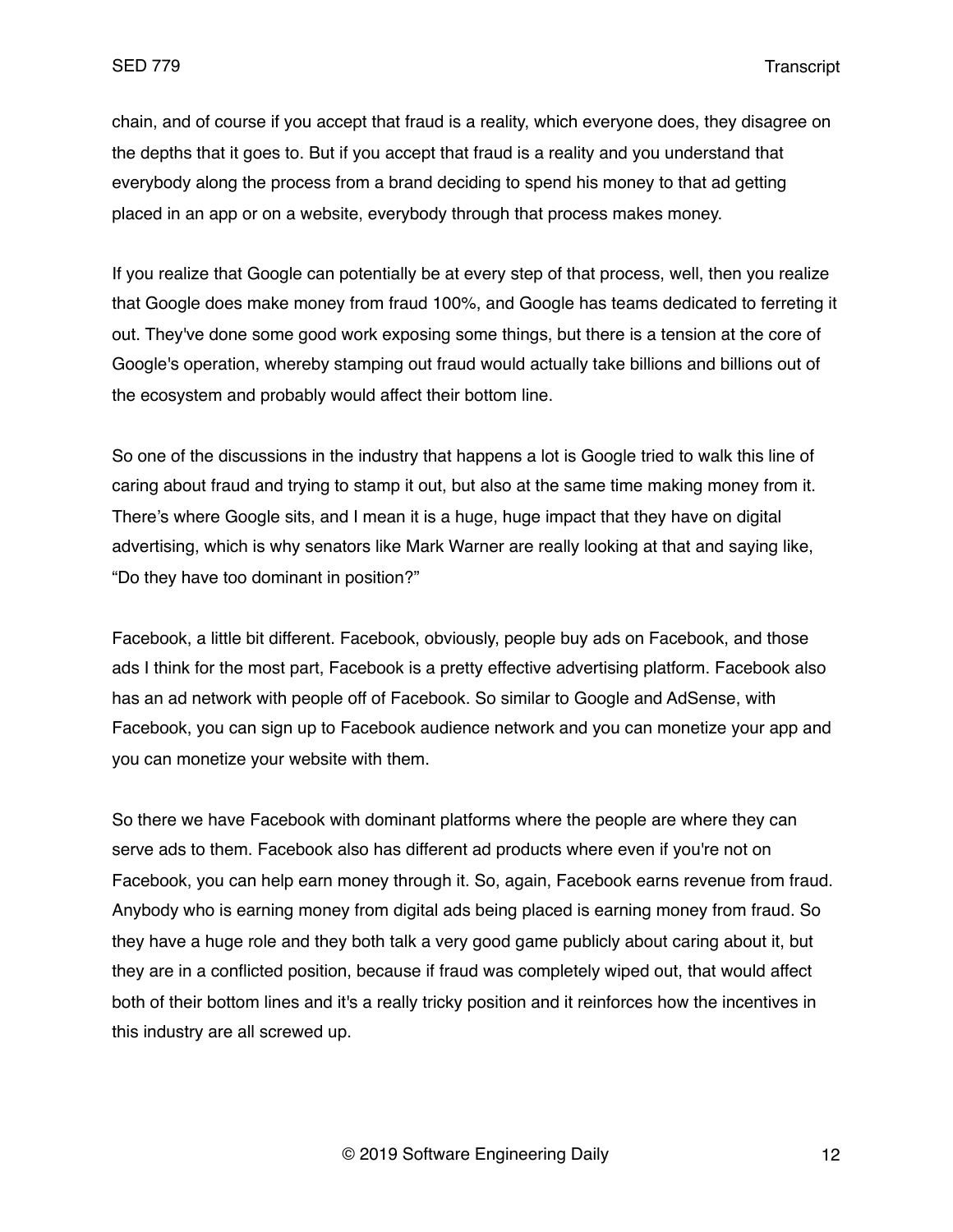**[00:28:39] JM:** And one flavor in which this is not like the 2008 crisis, is that there is so much legitimate value being created by these advertising systems. I mean, ads really work for some businesses in some contexts, but one thing that you cover in your article about We Purchase Apps and fly apps and this network of four people that made between probably \$75 and \$750 million, something like that, is that there is this – I call it traffic laundering, where basically you have like some legitimate traffic and then you also have some bot traffic and you train the bot traffic to look like the legitimate traffic such that it becomes almost indiscernible who is real and who is fake and you funnel so much real and fake traffic through the systems that it becomes impossible to discern who is real and who is fake.

**[00:29:35] CS:** I mean, it's a wild thing. This specific attack, people often refer to it as a recorded attack, where they're recording the behavior of actual real human users on a website, in a mobile app, and then once they've gathered that and they understand where the user is coming from. What time of day are they in the app? How long do they spend? Where do they tend to click? All these things.

One, realize that when you're using an app, you've probably given permission for them to completely record what you're doing. So people should be aware of that. Then second, because of that, because of the permissions that we handover, or on the case of a website, because of the good open protocols on the web, people are able to really get down to the nitty-gritty and unsavory folks who've been doing these recorded attacks. They're not entirely new, but the sophistication of them continues to advance, and it is such a freaky thing to think that a real human audience was tracked and clone and then that exact behavior was programmed into bots to then go and load those apps.

If you think about the ramifications of that, the goal here is, one, to of course increase their audience, which increases the amount of ad revenue they can get. But two, it's to bypass the fraud technology, the fraud section technology, that is built-in. This exposes one of the flaws and a lot of the fraud vendors, antifraud vendors, that are out there where they're taking kind of a data science approach where they're sampling the traffic and saying, "Okay, here's what her baseline looks like, and now, wait a second, we've just got new traffic that is way off of the baseline. This looks like fraud to me."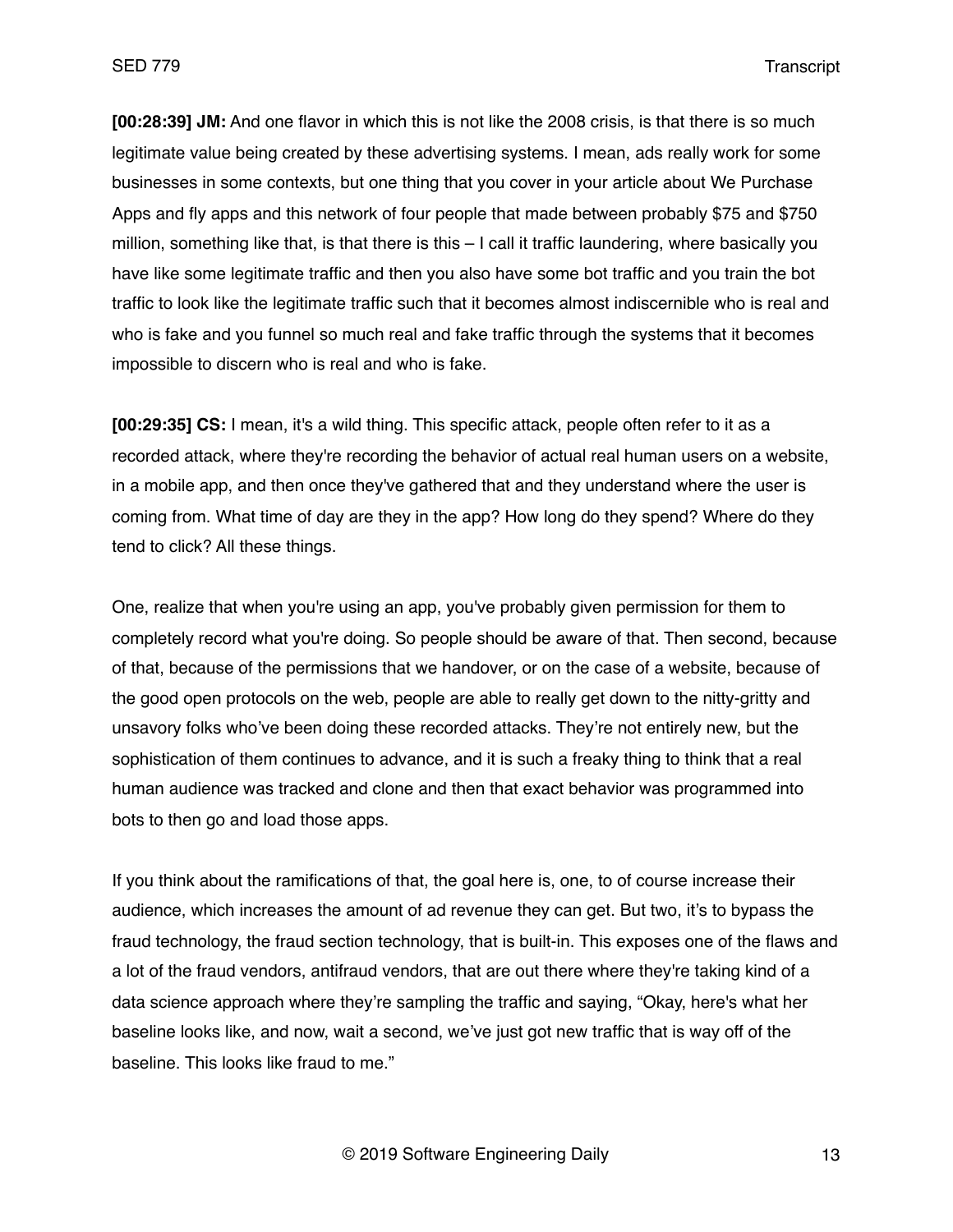So if on the fundamental basis, the fraud, the bots are based on real human behavior, you're going to be able to bypass a lot of the fraud detection that is out there and it shows how clever and smart a lot of the fraudsters are. It shows how they understand exactly how fraud detection is done and they build their systems to get around that and to evade that.

I think the larger thing here taking out of the realm of ad fraud for a second is that people need to realize the amount of real traffic versus pay traffic on the internet as a whole. I mean, there are some days where there's a lot more fake traffic than real traffic. This is the world that we've built and it's really a profound and mind-boggling thing to realize that on a lot of days of the year there's more bot traffic than actual human traffic on the, and the implications for that in advertising are massive, but also for other parts of the things we do every day.

**[00:32:06] JM:** Yes, I am so glad to have found somebody with a tinfoil hat size that is the same as mine. This is like why – Like I've tried to do interviews with some of these bot detection companies. If you look into the episode history, I have done one or two shows with bot detection companies, and you get to a point in the conversation where you say, "Okay. So how do you detect who is real and who is fake?" and they're like, "Oh, well, we have this combination of signals and blah-blah-blah-blah-blah," and I'm like, "Okay. So if somebody makes it through your system, how do you know that's not just like a false negative or a false positive or however you would want to put it." They're like, "Well, we really can't tell." I'm like, "So how do you make these guarantees? Do you catch 80% of bots?" and they're like, "That's what we think we catch," and you hit this point of circular arguments, and it's crazy. It like a technological dogma where you hit these circular argument and it's just like – It's like are we living in the same universe? Have you countered these people with this cognitive dissonance?

**[00:33:12] CS:** Yeah, I mean if you, like me, and your inbox is filled with people putting out press releases about fraud detection, technology and stuff like that, I mean, you see so much garbage, you see so many ridiculous claims that are coming through. So you have a real snake oil problem. That's not to say every fraud detection vendor is snake oil. I mean, on a lot of the stories I've done, I've gone to these companies to see what data they have to compare it against what I'm finding, and this is actually a really telling thing for me, is that on any given story there may be a couple of fraud detection vendors who are really helpful who say, "Yes, a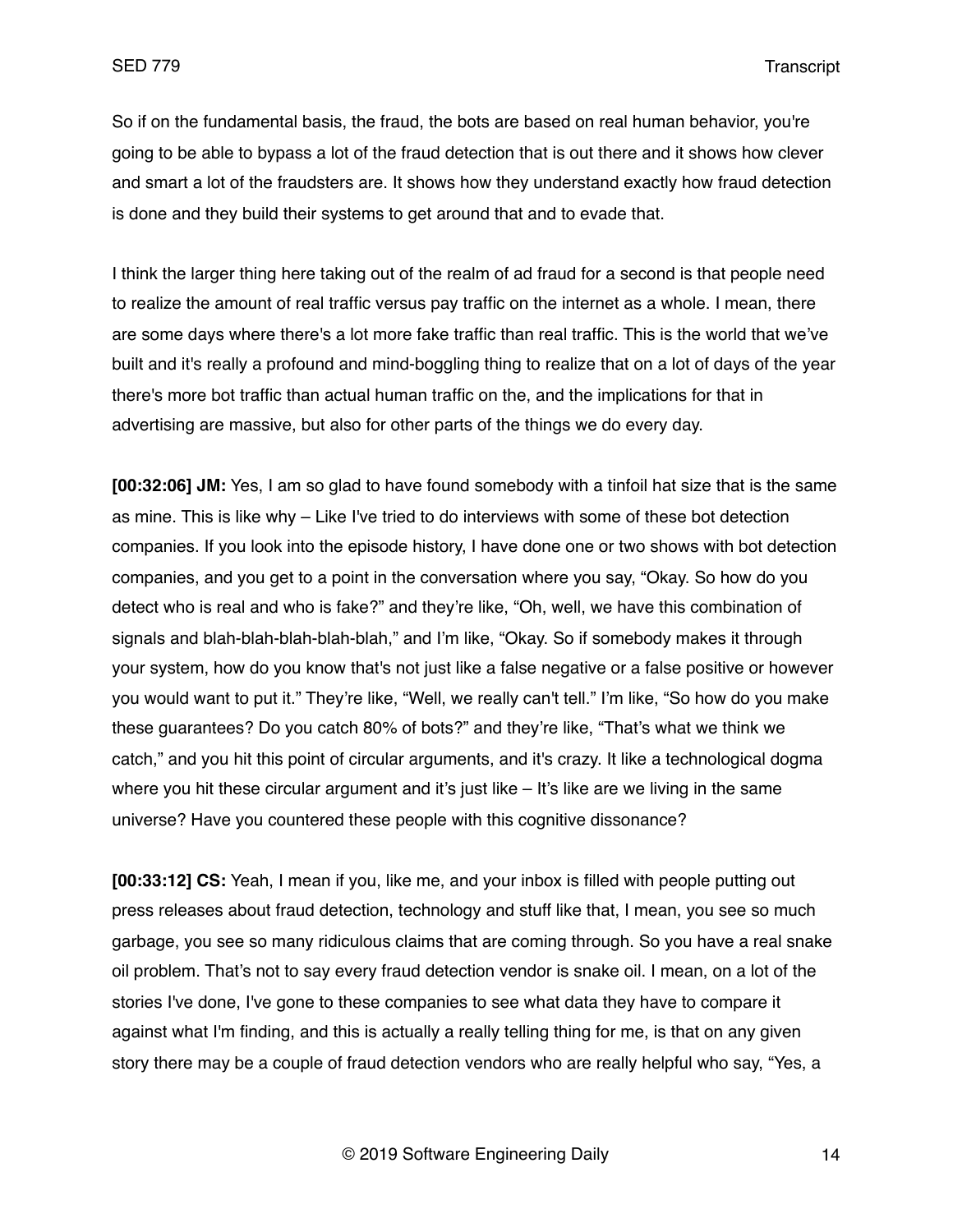year ago we saw that this traffic was coming. We blocked it. Here's what we saw from them," and they can often share stuff that you can sort of validate and put up against what you have.

But there were also cases where, and this is another huge problem in the industry, there are also cases where I might be investigating, say, a particular publisher, and that publisher has paid one of these fraud detection vendors to kind of verify and validate its traffic to say, "Yeah, yeah. This site has 95% real human traffic," and then advertisers feel safe buying it.

Well, if I find something that shows there's a problem with that publisher and one of these fraud detection vendors is basically verifying them and saying they're clean, that vendor wants nothing to do with me. So on any given story, a fraud detection vendor can be extremely helpful to me, or because they're being paid by a particular party, they clam up and they won't talk to me. This is a huge problem where these vendors will take money from everybody in the ecosystem. You can be a brand and pay to validate site or the ad slot you want to buy. You can be a publisher and pay different people to say that your stuff looks really good. As long as everybody will take money from everybody, there's no one who's sitting there and willing to actually call it out.

So there's some problems with the methodology and some companies that are absolutely snake oil, but even a lot of the good ones, they're taking money from everyone. So on any given moment, they may actually be saying a complete garbage property is totally fine.

**[00:35:19] JM:** So one thing that I have seen is, is I see incentives in place that make it such that Twitter or Facebook would actually want bots on their platform, because bots consume ads. Is that too paranoid to think?

**[00:35:40] CS:** Well, I mean, I think of course they would prefer to have real human users, right? That's what they would love to have, but if you're in a case where – And I think it's less of a problem for Facebook and more of a problem for Twitter, but if you're in a case where growth is tough and you're up against huge behemoths with far more people, then the tendency to want to grade something as an acceptable account that might be unacceptable somewhere else, I think that's there, and I think Twitter as we all know has a massive bot problem. It's only recently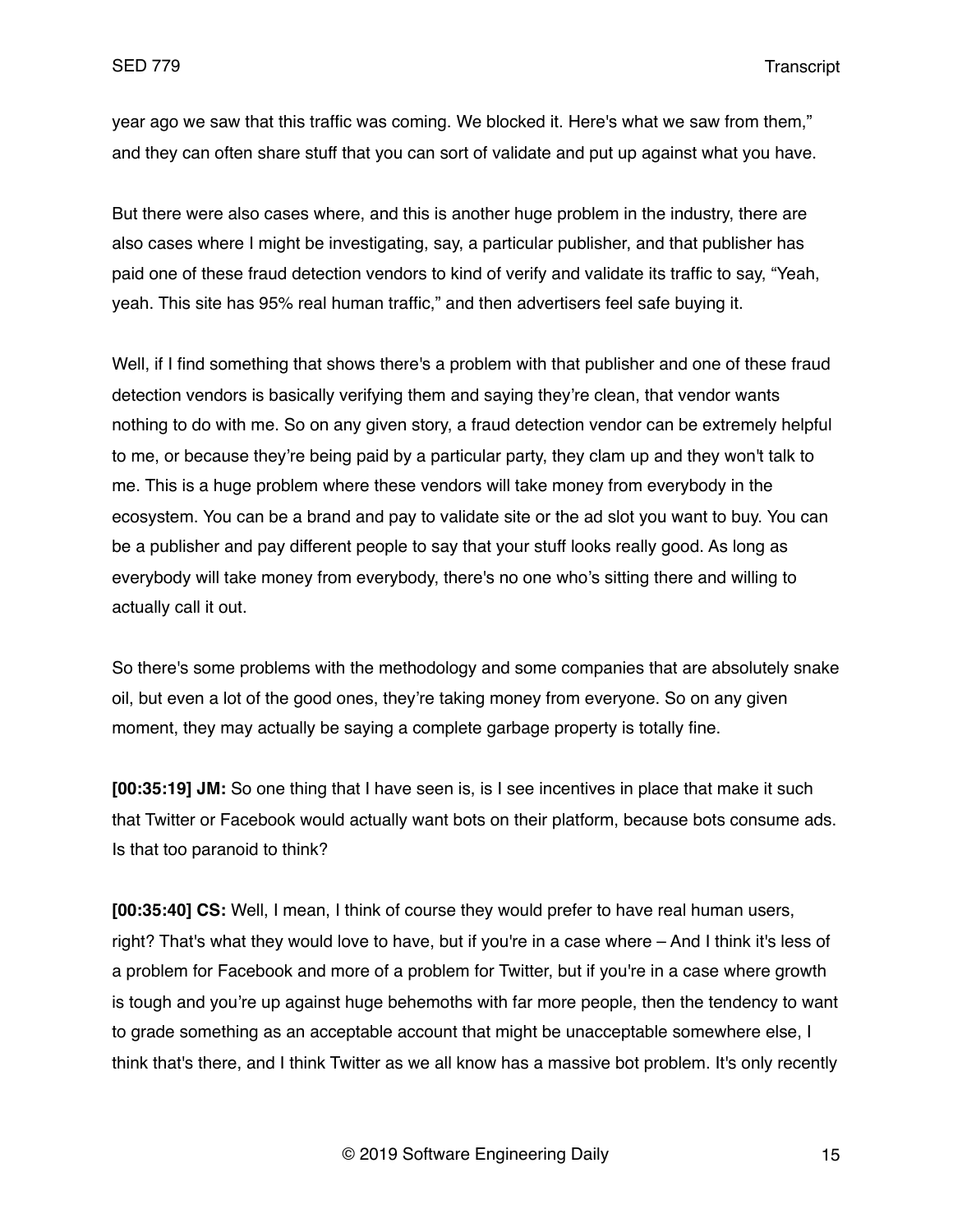been starting to address it in any kind of a meaningful way, but at the end of the day, Twitter wants to have as big an audience as possible.

So what they consider a bot or an automated account, a policy violation, and what other people might, there's probably a big gulf between that. The reality, of course, is that bots do view ads, and if they want people viewing ads, they're going to earn more money if there are more bots viewing it. Again, yeah, we have this incentive problem where I know there are people at these platforms who every single day wake up and try to rid this stuff from there. There's no question about that, but then there's the business case.

The business case is get away with what you can, because your revenue is going to grow, and there is a big debate happening right now about the numbers that Facebook releases, the numbers that Twitter releases where they estimate how many fake accounts or bots or what have you are on their platforms, and the numbers, especially with Facebook, the numbers have been growing a huge amount and yet Facebook isn't really acknowledging that the problem is getting worse.

With Twitter, people have always suspected that their monthly active user numbers, the stats that they put out, have included a lot of really garbage accounts or automated accounts. So there's a lot of skepticism about them. Again, yeah, we've got the scenario where I think they would all love to have real human users completely, but also there is an incentive to allow a certain amount of bots to exist. There is a strong financial incentive.

**[00:37:40] JM:** Well, what you say about Twitter versus Facebook, I kind of think that the only reason we think there are more bots on twitter than Facebook is that Twitter is this open world where you don't have as much filter bubbling, but like in Facebook, you have these isolated communities, like people don't actually see everyone else on the platform. That's why Twitter is more fun in many cases, but Facebook has these isolated communities of like people where if you don't have a close connection to them, like if there's 18° of separation between you and a bot, you're never going to see that bot. So we don't really see the full picture of Facebook as often.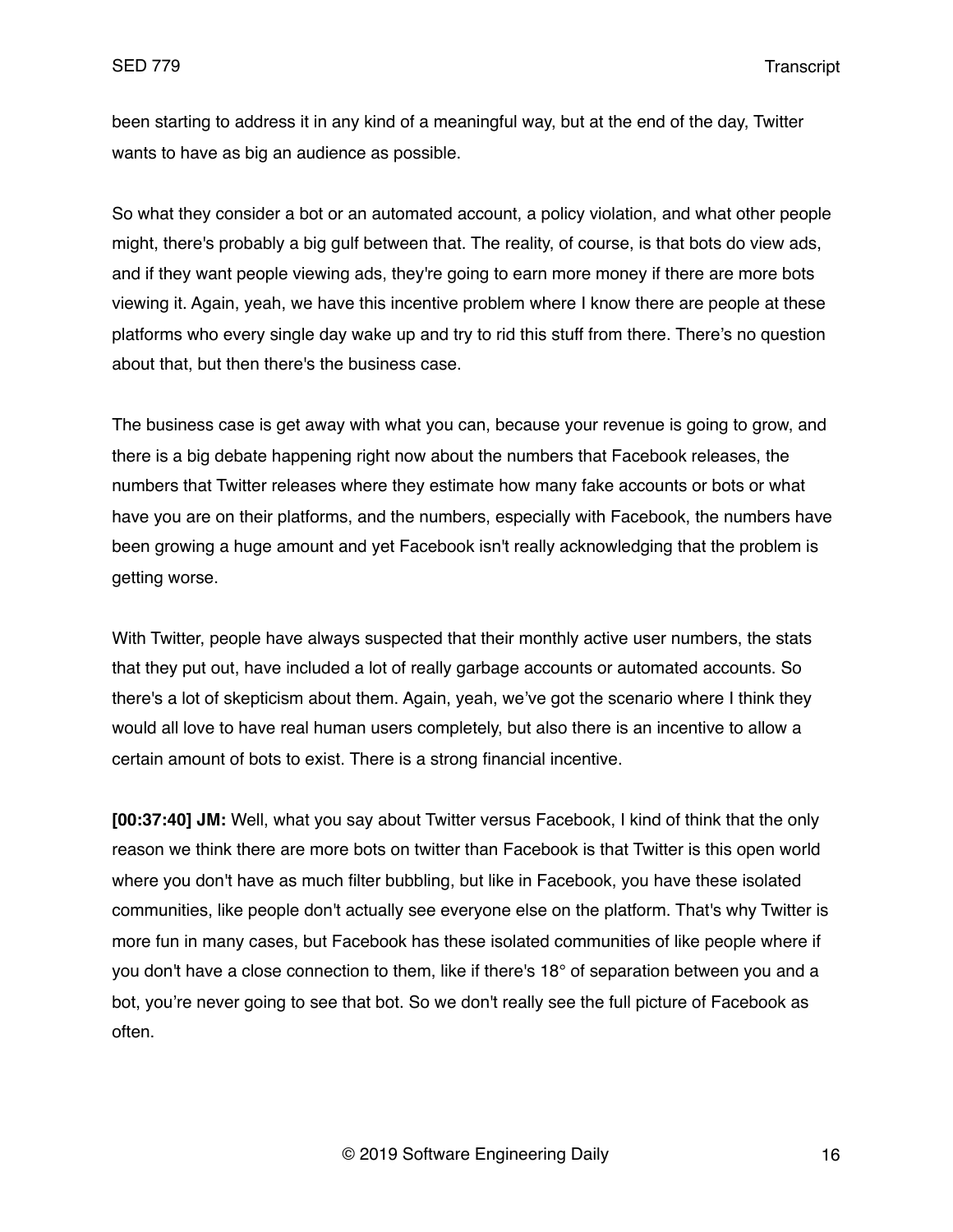**[00:38:18] CS:** I think that's true, yeah, and this is one of the biases that journalists and a lot of researchers have, which is that Twitter is a more open platform. You can get more information from its API. It's better for researching. It's easier to research. So, yeah, we have this kind of level of scrutiny on it that is probably unwarranted given the amount of people who are on it compared to Facebook.

Facebook is much more of a black box and they're actually becoming more and more opaque. Because of the Cambridge analytics scandal, they're turning off a lot of the APIs and other things that were previously available and open to you. So it is hard, and it's also I think a lot harder to identify a bot on Facebook than a bot on Twitter, and I've worked at doing both.

I went down a crazy rabbit hole last summer where I thought I had come across a really massive botnet pushing out hyper-partisan political content. But when I got down to the user level and started to figure out if these belong to real people or not, the crazy thing was that I would figure out that there was a real person with this name in this location. In some cases, I had email exchanges with them or phone calls with them where it was usually older people who are like, "Yea, I just use Facebook a lot," and these were folks who would in the span of five minutes just hit the re-share button like 30 times. It looked like automated behavior, but they were actually real users.

There was something about behavior on Facebook I think, and I'm trying to really dig in to this more particularly around older users where they're behaving in ways that do not seem human. It's really weird.

**[00:39:53] JM:** I know. I've seen it – And I say it that way because I've –

**[00:39:57] CS:** I think a lot of people can relate, yeah.

**[00:39:59] JM:** Literally, like I've seen it in relatives.

**[00:40:02] CS:** Yeah, that's it.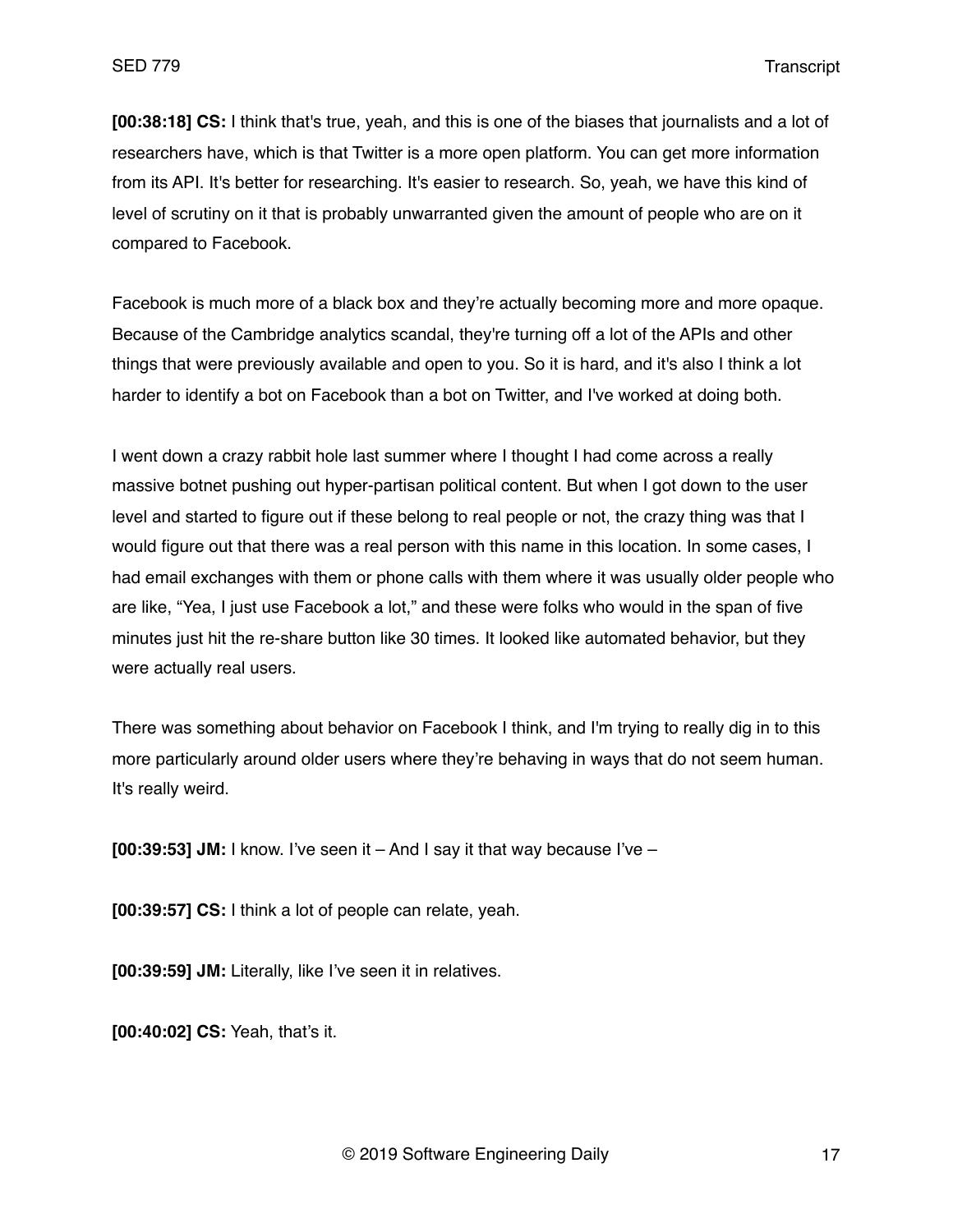**[00:40:02] JM:** You see your older relatives sharing this insane stuff and you're like, "Aren't you the elder? Don't you have like a sense of this being completely fabricated?" and they don't, because they didn't grow up on the internet.

**[00:40:02] CS:** Yeah, and I think a lot of us are struggling to adapt to this new media world. It really is different, and as much as I'm kind of interested in trying to figure out how much age is a factor or not, I think all of us are having cognitive difficulties at times to really deal with these streams of information and all the sources and information overload, but it does seem like particularly for older folks who are trying to grapple with this, there are certain behaviors and certain things that makes it seem like it's a particular difficulty or even more difficult for them.

I would also caution against assuming that younger people are always naturally great with this stuff. I think they too need some of the skills to navigate this world, and it's going to take us a long time to adapt to this. I think that's the bottom line for me is it's not just like you get used to using Facebook or you're getting used to using Twitter. It's a very different way of consuming information and the consequences of that I think are still yet to play out.

## [SPONSOR MESSAGE]

**[00:41:25] JM:** This podcast is brought to you by wix.com. Build your website quickly with Wix. Wix code unites design features with advanced code capabilities, so you can build data-driven websites and professional web apps very quickly. You can store and manage unlimited data, you can create hundreds of dynamic pages, you can add repeating layouts, make custom forms, call external APIs and take full control of your sites functionality using Wix Code APIs and your own JavaScript. You don't need HTML or CSS.

With Wix codes, built-in database and IDE, you've got one click deployment that instantly updates all the content on your site and everything is SEO friendly. What about security and hosting and maintenance? Wix has you covered, so you can spend more time focusing on yourself and your clients.

If you're not a developer, it's not a problem. There's plenty that you can do without writing a lot of code, although of course if you are a developer, then you can do much more. You can explore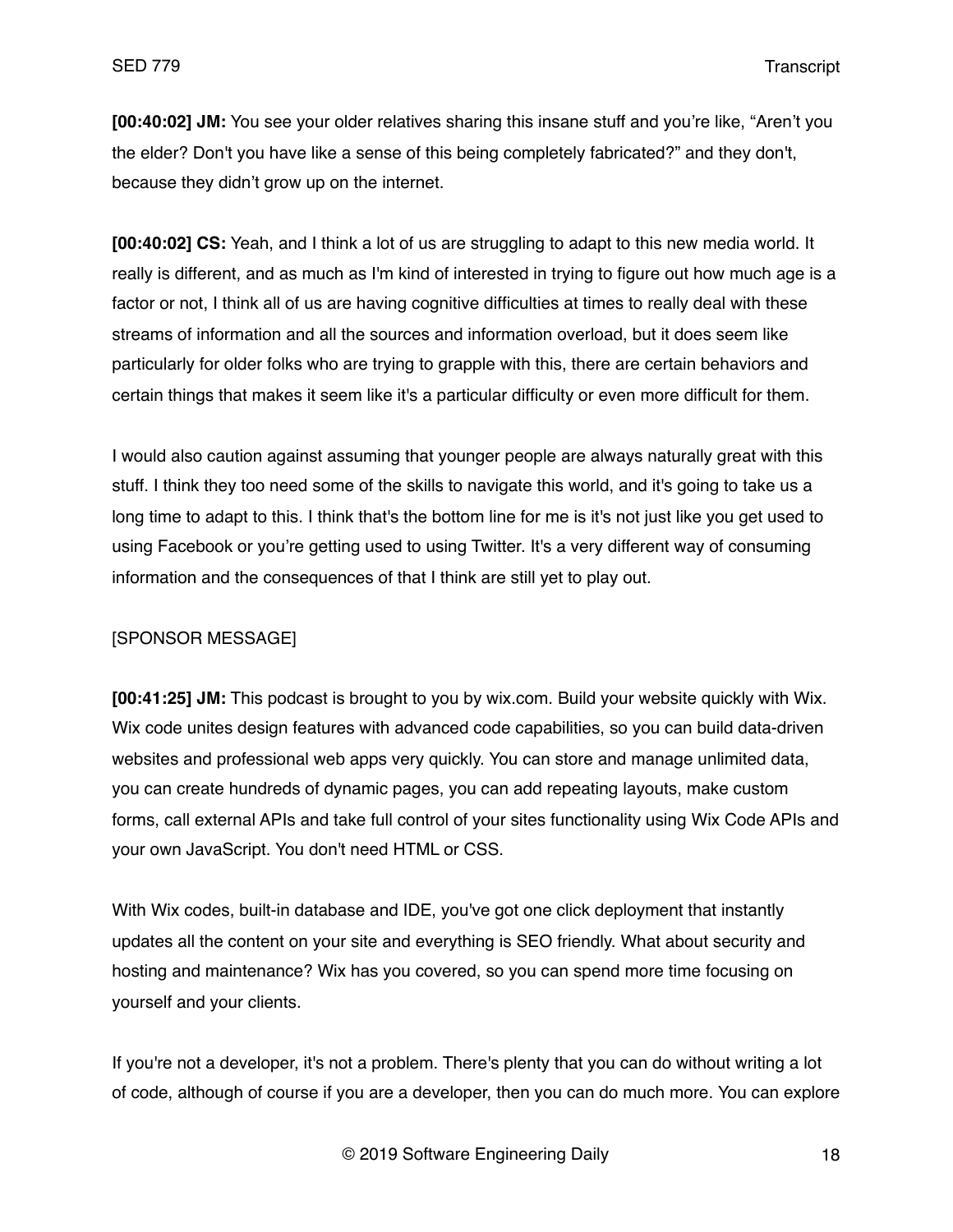all the resources on the Wix Code's site to learn more about web development wherever you are in your developer career. You can discover video tutorials, articles, code snippets, API references and a lively forum where you can get advanced tips from Wix Code experts.

Check it out for yourself at wicks.com/sed. That's wix.com/sed. You can get 10% off your premium plan while developing a website quickly for the web. To get that 10% off the premium plan and support Software Engineering Daily, go to wix.com/sed and see what you can do with Wix Code today.

## [INTERVIEW CONTINUED]

**[00:43:24] JM:** Now, we've been talking mostly about logged in experiences. So if you're on Facebook or you're on Twitter or even kind of, I guess, on Android in many cases, you're engaging in a logged in experience where there is at least some identity information associated with you, but there are these other cases where it is more of a logged out experience. So like when ad fraud takes place on the open web, it's even more of a Wild West, because there's kind of less signal for these companies to potentially filter out who is a bot and who is a human.

In this fraud investigation that you did, one part of it was you – These set of fraudsters, and I know we're not really delving down into the story as much as I would've liked. Maybe we'll talk about that a little bit later, but people can certainly read the story that went viral that you wrote, and I'll include it in the show notes, but the fraudsters, they operated these several web properties where they had fake video advertising. Can you describe how the fake video advertising on the websites? Like just to give people another perspective into how one of the schemes works. Describe the fake video advertising websites.

**[00:44:41] CS:** There's kind of two flavors actually that have come out recently. So one, in this story I wrote where the guys, they had like over 125 android apps and they also had these websites, as you mentioned, where basically these were websites where there was like nothing there. They had just licensed the content from some content providers, just put them and they copied and pasted the same about text on every website or they plagiarized it from elsewhere. There wasn't really a real audience on them. I think what happened is they bought the audience and then cloned it and were showing them video ads.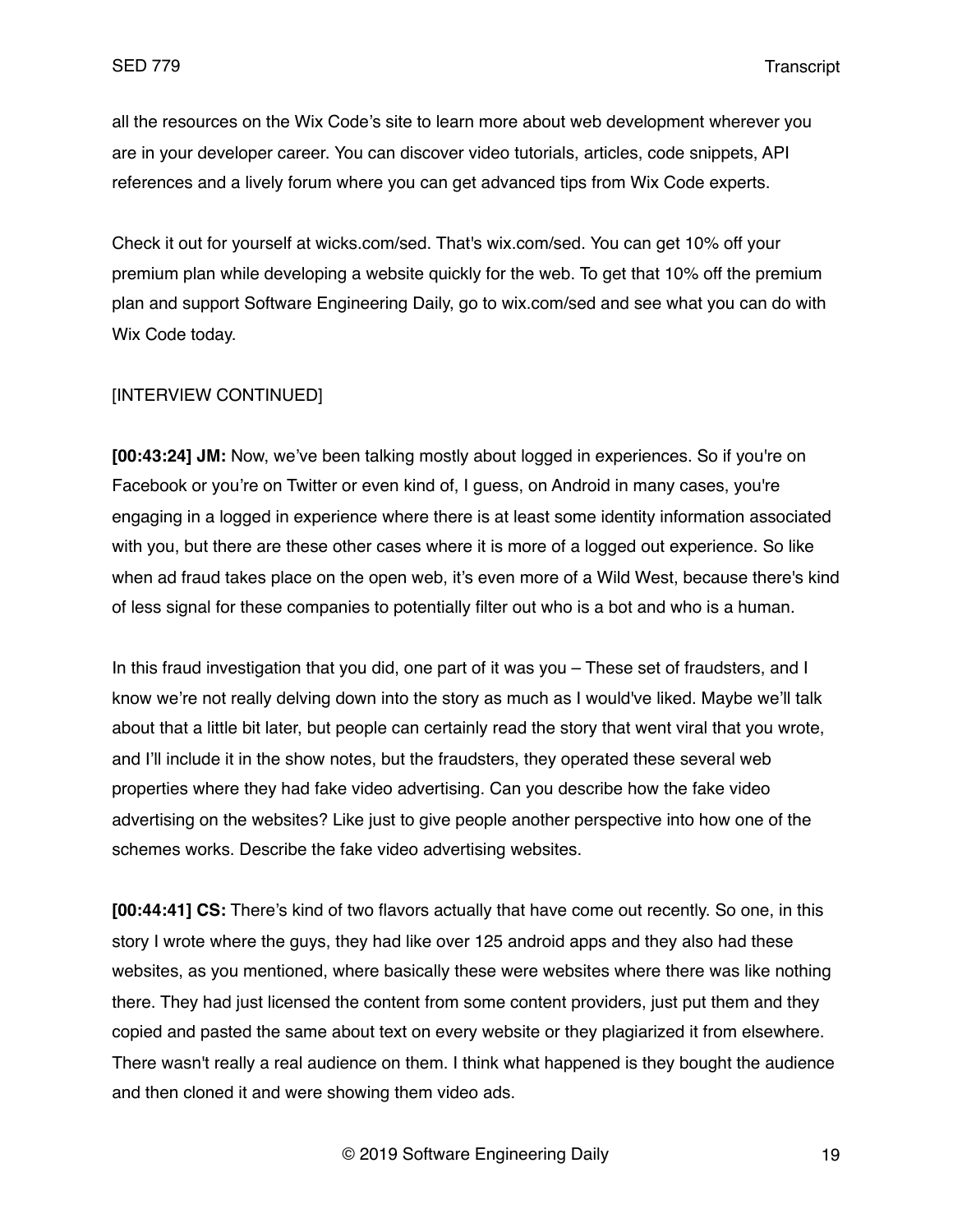The reason for video ads being such a big thing is, of course, the CPM's are higher. You earn more money for showing a video to someone than you do showing a banner ad. In the case of the video stuff, I mean, these were just video plays that were being logged as having happens. The users looked real enough that it was being allowed by the fraud detection companies, and these guys were just racking up insane amounts of video views.

Some of these video sites where if looked at them you would realize no one would go to this site. No human would go to this site, because there is really nothing there except this really silly generic celeb content. Some of them had insane amounts of available ad inventory, meaning that they were claiming to be serving millions of impressions a day to users. This sort of exposes one of the fundamental problems where you have all of these brands deciding to pay for data science-driven detection, but literally if they sent a human to visit these sites, they would realize they would never want to advertise on them. But because so much is done automatically and programmatically and because the audience looks great because it's engineered to look great, this stuff goes through.

The second example here aside from what those fraudsters were doing, there was a huge fraud scheme called Methbot, which is actually resulted in multiple indictments and two guys being extradited to the United States, and they're trying to extradite some others, but one of them is in Crimea. He is not getting extradited.

So in this case, these guys actually built kind of a fake web browser. So a headless web browser, which is often used for testing and other things. They built a web browser that would just make itself appear in the ad systems as if it was a real website with a real audience serving up tons of video, and they basically just created this fake web browser that they loaded on tons of different data centers and ran like crazy and it just ran tons and tons of video ads and they earned millions and millions of dollars. So they didn't even actually need to setup much of a website, even less of a project than the other fraudsters, they really just built this clever web browser that fabricated everything about an audience and everything about a website so that people would actually think they were getting ads in front of real people. It's wild. If you have the technical expertise, the things that you can get away with are really remarkable, and I say that is a cautionary note, not as a how-to to anybody listening to this.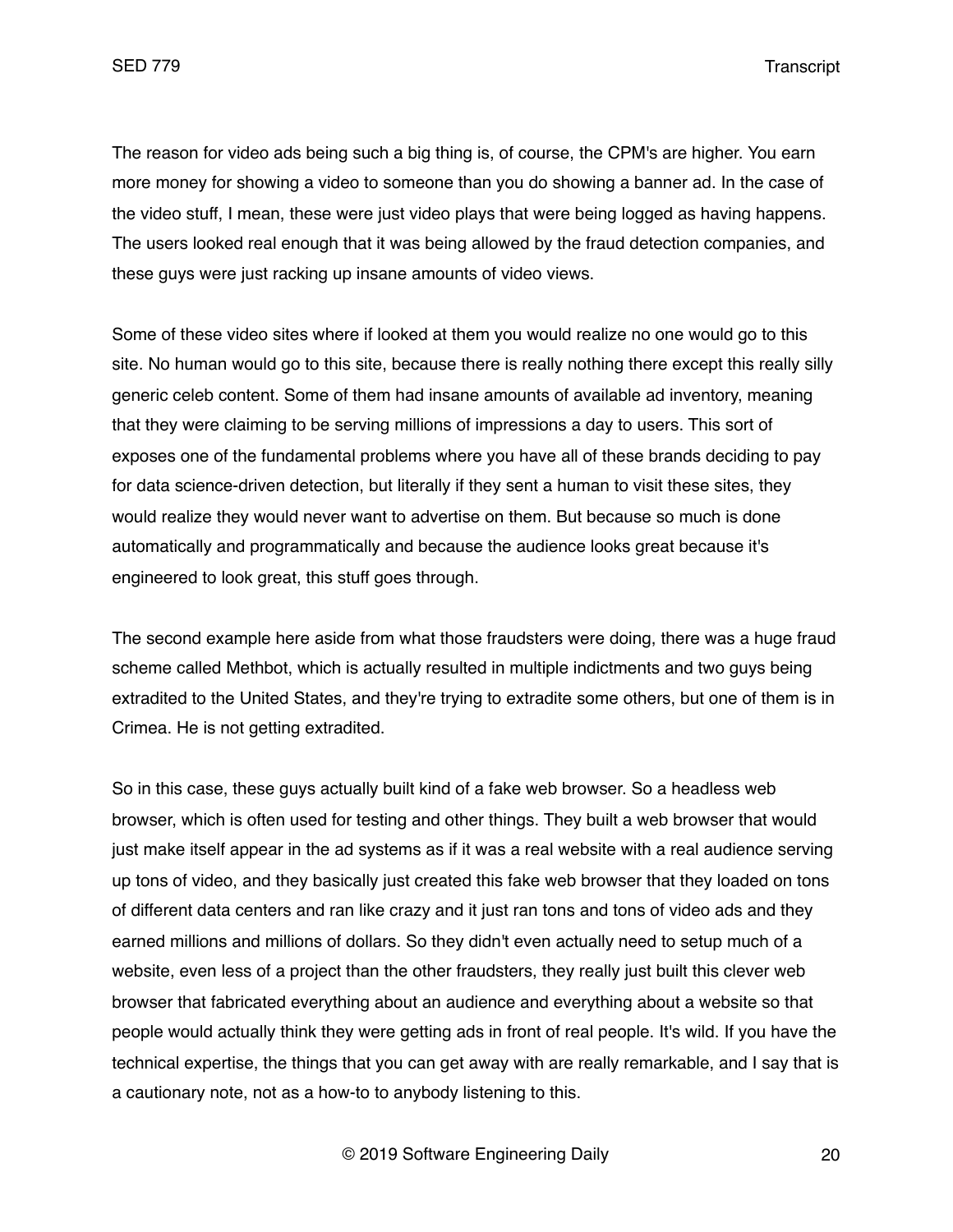**[00:47:42] JM:** Right. Just to give a little bit more context on this business that you covered, this four person, at least four – Do you think it was more people or do you think it was just basically four guys that were running this business?

**[00:47:55] CS:** So there were four guys at the kind of the top of the pyramid. Two of whom had a background in digital advertising and two of whom had actually run like an ISP in Germany. So you can see how the technical expertise came together, but in order to actually execute the fraud, they did at times hired different people to do things like go out and license the content for those video websites. They worked with people to go out and acquire real apps that they can then move into the fraud scheme.

So the four people were the core of it, but then they would you have contractors and other people working with them at different times, but the design of the system and maintenance of the business really came down to four people to steal potentially hundreds of millions of dollars. I mean, if you think about the amount of people and money they needed to invest in this to get up and running in order to earn that much, I mean, that's a pretty good business. That's the problem. Fraud is a really good business.

**[00:48:48] JM:** De minimis. It's easier to start and ad fraud company than to start a startup, basically, to my mind.

**[00:48:55] CS:** Absolutely.

**[00:48:56] JM:** So not to give any of the entrepreneurial listeners any ideas. One think I liked about the story is how much of a story it was. It mean, it opens with this person who gets approached by this company. I think it's We Buy Apps or We Purchase Apps. Imagine you're a developer and you make some random app in the app store and it catches some virality. It's like you create the next flappy bird and somebody comes to you – Or you create even something that's much worse than flappy bird, like a workout app, like this is your ab crunch app. Then somebody comes to you and says, "Hey, we see you. You're kind of popular. You've got like a thousand daily active users. We want to buy your app," and you're like, "All right, sure. How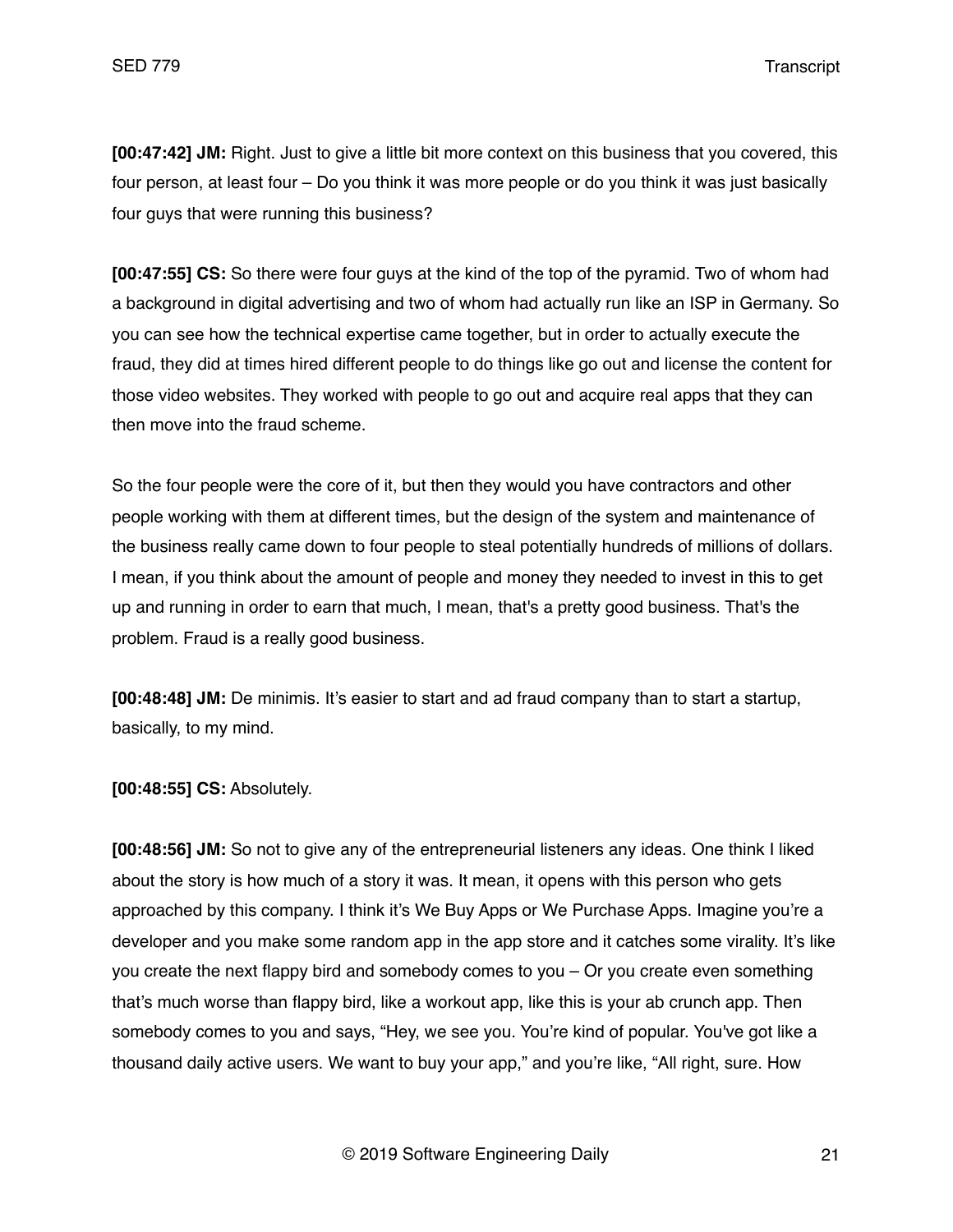much are you going to pay me?" Then they offer you much more than you anticipated and you're like, "Well, yeah. Sure. I'll sell you my app."

So We Purchase Apps buys your app and then they take your thousand users and they record the behavior of those 1,000 users and then they spin up your 50,000 bots that replicate the thousand real user behavior and they sell a bunch of ad inventory on the ad. Is that how it works?

**[00:50:05] CS:** I mean, that was a good – It in a nut shell, and the interesting thing is each these apps that they were buying, none of them were, in most cases, with one exception, none of them were particularly like huge big hits. In fact, that was what they targeted. They wanted apps that managed to build like a small, fairly loyal following that look like real people that had positive reviews that had been around for long enough that it had a bit of a reputation in the play store and another places. Then they would approach these people.

So these were apps that they could buy for 10 grand, 15 grand, whatever, and the person who created it would be really happy, because for them it was a small little business and then they have to maintain the thing, and now they get a big cash payout and they walk away. Whereas for these guys, once they got the apps, they had an operation in Serbia where they had Android developers, tons of people, who could then maintain the apps, who could update them, put in the right ads, networks and things that they work with. So they started to create this kind of scale where they had dozens and dozens of apps.

In a lot of cases, I had an analyst from Malwarebytes analyze a bunch of the apps and he found that that they started the kind of create templates within the apps themselves. There would be the core functionality of what was often a game, but the rest of the stuff for ad serving and all of that, they pretty much clone them. So you can see how they created efficiencies, but it's wild for me to think you had the four people at the top, but they did actually have this business that had a website and looked like a legitimate business that did employ a bunch of developers and other people to maintain these apps, and in some cases they also develop new ones on their own.

So it was a wild operation to think that they came up with this solution of like, "Well, hey, rather than trying to build our own apps all the time and grow an audience, let's just pay money to get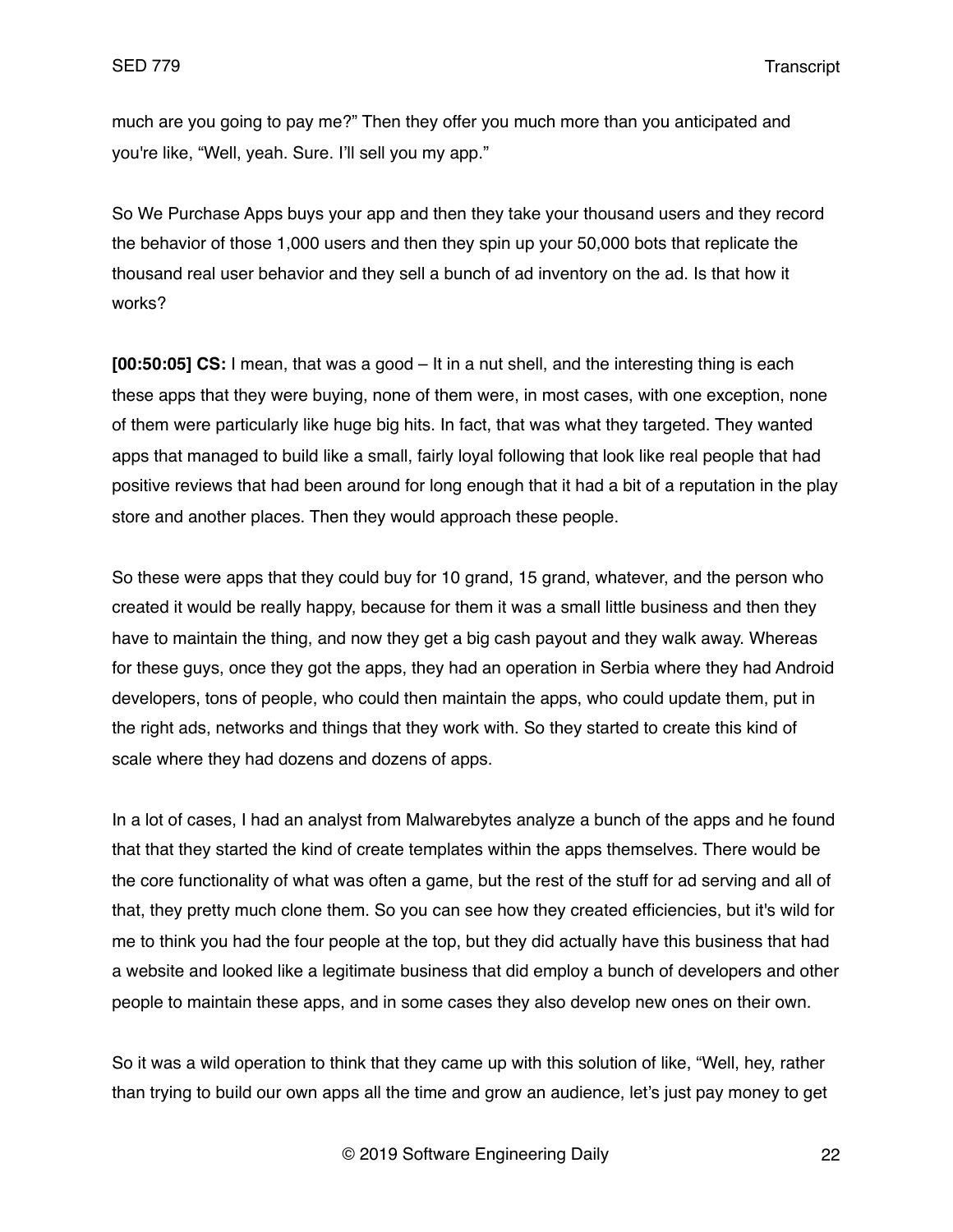apps with real audiences. Let's clone them," and then it's just like you turn up the dial. You just turn up the dial, you double the audience, you triple the audience, quadruple the audience, and this was one of the things that some people got on to them for.

So I actually did a follow-up story early this year about a company in Israel called Woobi that these fraudsters had approached and wanted to help place ads and their aps with. So Woobi did an initial due diligence. Everything looked okay. So they had these apps in there, and Woobi only works with games. But after a little while, I don't know, six months or so, Woobi started to be a little bit suspicious, because these apps that weren't very high-quality, that weren't really good games, suddenly their audience and the amount of ads that they were showing to their audience was really out of whack for their experience for other games and it got to a point where some of the fraud vendors were starting to flag some of the traffic in these apps. There was one fraud vendor in particular called Protected Media who sort of saw what was going on early on.

Woobi eventually told three different – I think it was three or four different companies that had these apps that it can't work with them anymore, because there's fraud in them. Woobi didn't actually know that all of these companies were connected. They were different shell companies that these guys had set up to put different apps in to go out and do ad deals, and the only way Woobi actually got on to things in the end, aside from the fraud, was they sent out a message saying, "Hey, we want to send you a gift for Christmas. Give us your address," and these four seemingly separate companies all sent the same address, which was basically – I think it was in Malta and it was just like a shopping center or a business center. It wasn't a real address, and they realize these four companies that they'd have some fraud problems with were all the same, and that's when they cut them off.

So they were smart in a lot of ways, but then they messed up and I was able to really expose them, because they had made mistakes like reusing the same about text on their websites, like reusing the same address for different shell companies and other things that we were able to connect all the stuff together. The end of that story with Woobi is that when Woobi kicked them out and said, "We're not working with you anymore," these guys actually sued them. So you have fraudsters who feel so emboldened that they will sue a company even though they've been caught with their fraudulent inventory, and that case was only resolved at the very end of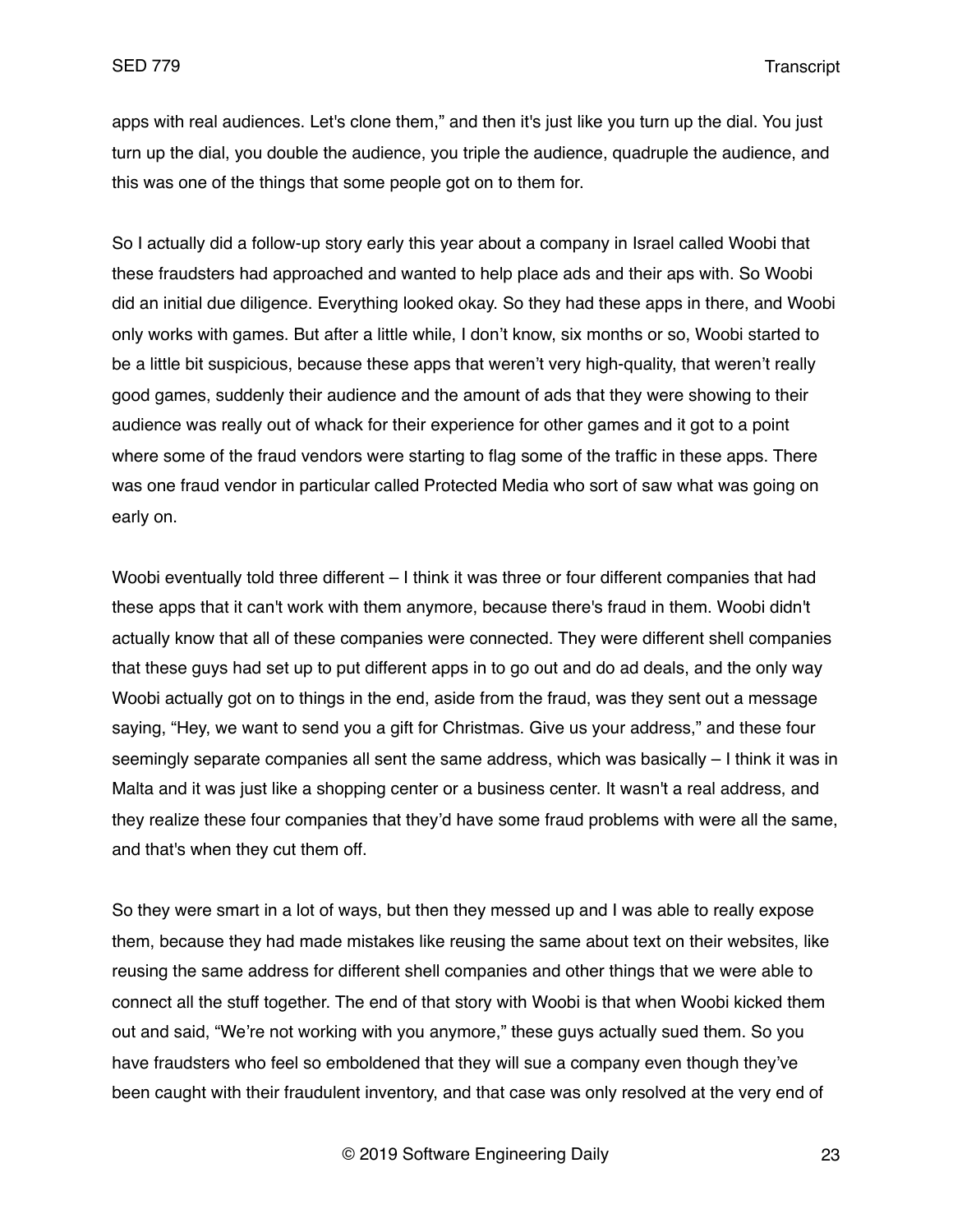last year in part because of me having exposed what was going on. They didn't pursue the case anymore.

So, I mean, that to me as an example of the industry there where the lengths they go to to set all these up, but the fact that they would even file a lawsuit after somebody caught them and try to get money from them, like there's no fear. The fraudsters have no fear.

**[00:54:37] JM:** Just give people some context on these apps. I think when I scroll through the spreadsheet that you link to in your article of the apps, I mean, there is an element of humor to this whole story. That's actually one reason I really like covering this area, is because it's kind of ridiculous, but you look at these apps and it's like selfie expert pro plumber mania minesweeper, like somebody is playing minesweeper on their phone.

I mean, there are – Guess, the restaurant quiz, the logo trivia game, and it's like I know that you and I probably would never download these things. Maybe I would want the grumpy weather widget or the gluten-free food finder, but occasionally maybe you're at Thanksgiving and somebody like hands you their phone. Like on the rare occasion where you actually see somebody else's phone. I don't know about you, but occasionally I'm just like, "Why are you downloading this stuff? You don't want to download this. This is a bad idea." People just don't know. They don't get it, because it's like we remember back in the day when you download the toolbar and it starts sending you pop-ups and stuff, and those people are still around. The people who are making the pop-up toolbars are still around. They're just like a little bit more savvy, and that's what this stuff is.

**[00:55:50] CS:** That's literally the case with this scheme. Two of the guys ran toolbar companies before they moved into mobile apps. I mean, that's exactly what they did. They moved from that world of ad fraud to this one. I mean, the app scenario is really – I mean, I probably use the word insane a lot so far out, but what's going on particularly in the Android ecosystem is absolutely insane. The amount of malicious, invasive ad fraud committing apps that are in the Google Play Store with tons of downloads and out there and available to people is completely out of control. I mean, we see examples of this all the time. I mean, some of the worst offenders are flashlight apps. Every phone comes with a flashlight now, but somehow there are flashlight apps in the play store that claim to have like hundreds of millions in some cases of ad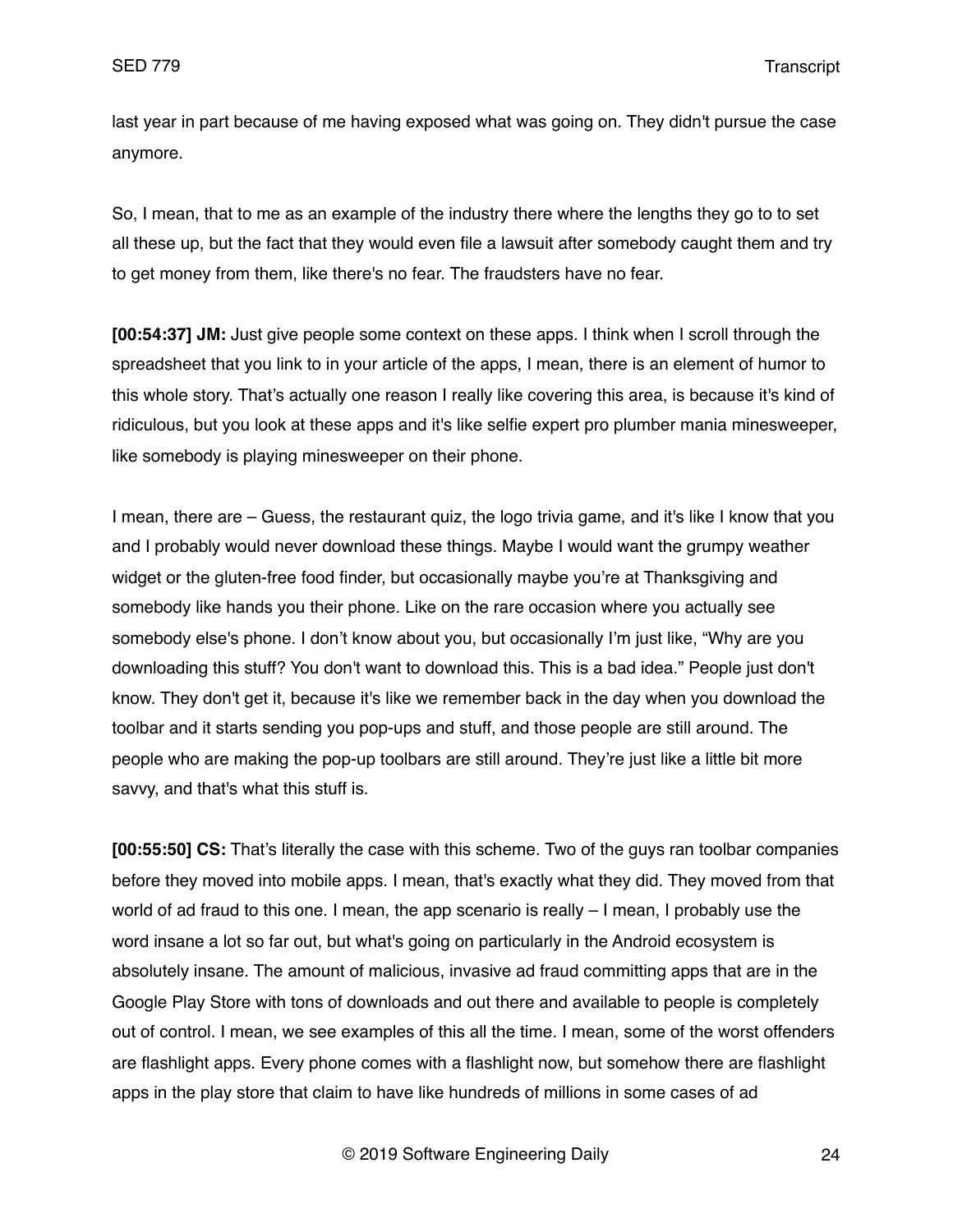impressions available every day for people to buy. As if people are using flashlights that much, and it's just such a clear example of fraud, but they're there and they're available in the store. They're available in places like even Google's own ad exchanges, and they're not being cleared out, and a lot of these apps are also taking insane levels of permission to the point where they can see everything you are doing on your phone and people are not paying attention to what they're downloading. They're not paying attention to permissions they're giving.

In a lot of cases, not to sound too much like I've put on an even bigger tinfoil hat, a lot of the biggest app companies are Chinese companies, and this is not an anti-Chinese people thing. The issue here is that the Chinese government requires companies to make their data available for security and intelligent reasons whenever the government asks for it.

So, you have literally hundreds of millions of people all around the world using Chinese made apps that take insane levels of permission that have huge amounts of data on you and that data is literally being shipped to China where the Chinese military and security and intelligence apparatus can have free access to it. I mean, this is what is going on. I'm not a conspiracy theorist. It's 100% happening.

**[00:57:48] JM:** How is it that there isn't anybody else reporting on this? It's so shocking.

**[00:57:54] CS:** The app stuff gets more attention, and China right now is a big topic, but I don't think the app element of China has really been appreciated. People are focused on Huawei and device and equipment makers. So I do think we're going to see more reporting on this this year, particularly on the China stuff.

**[00:58:12] JM:** So what about Mark Warner? So the senator who is been vocal about advertising fraud. This is one of the few senators who seem a little bit more technologically savvy. What's he said? What are his actions revealing?

**[00:58:25] CS:** So Mark Warner – I got to give him – And it was actually a letter that he and Sen. Schumer sent back in 2016, before everybody became obsessed with Russian disinformation tactics as a result of the 2016 election in the U.S. They sent a letter to the FTC saying, "We are concerned about the prevalence of digital advertising fraud. We are also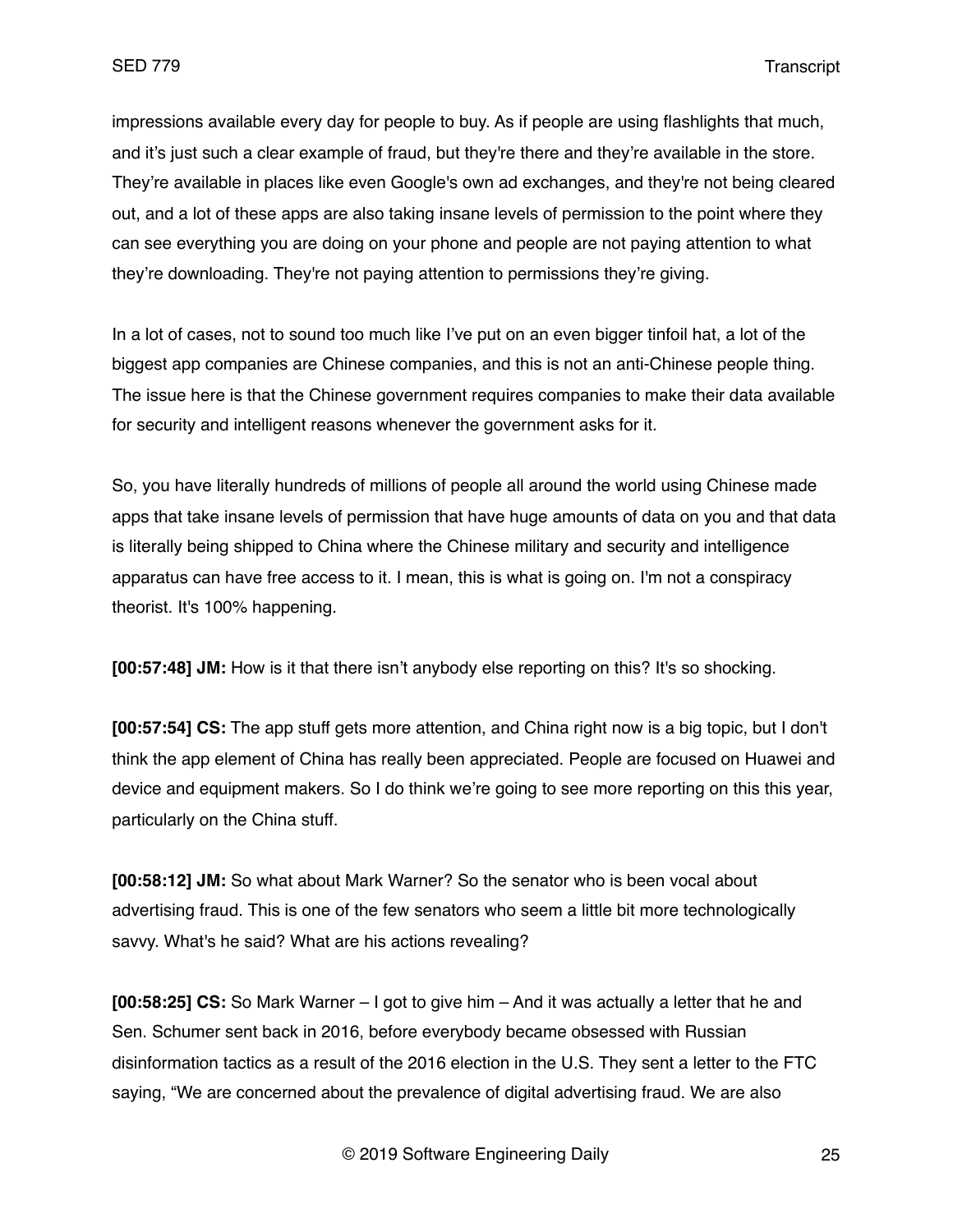concerned about the dominant position of Google in it. You need to look into this," and then everybody kind of got distracted by other things.

But when I did my investigation of that big app fraud scheme in last fall, Mark Warner did send another letter to the FTC saying, "You need to look into this," and because Google was referenced very much in that story, he said, "and you really need to look at Google's dominant position." Then when I did the story about Cheetah Mobile, the Chinese app company that was committing ad fraud and also taking huge amounts of permissions and data, he again said that we need to consider Chinese mobile app companies a potential national security threat.

So he is really the only one in the U.S. government who has raised any kind of alarms about this, and unfortunately his efforts to get the FTC to take this on have completely gone nowhere. He's actually been very clear and vocal to me and saying that they've basically ignored his letters, they've dismissed him and he's unhappy about that. So we're going to see what happens this year whether there's going to be more scrutiny of Google, whether the FTC might look into that.

I mean, I think right now there's probably more of a chance that the FTC looks into Facebook than Google, but Mark Warner and his office seemed to be very focused on ad fraud and also on potential data and security risks from Chinese equipment and app makers. So I mean, I'm hopeful some movement might happen this year.

**[01:00:05] JM:** What are you working on now? What kind of stories?

**[01:00:08] CS:** So I do have some more ad fraud ones in the hopper. I mean, I could literally write about ad fraud every single day.

**[01:00:14] JM:** Join the club.

**[01:00:15] CS:** The challenge which I – Yeah, this is it. I mean, it's that big of a problem and it's not getting enough scrutiny that part of me wants to do that every day, but it's really hard to find stories, like we're a general site. We have an audience that is not a technical audience and that is not an ad industry audience. So I have to find examples where the average person hopefully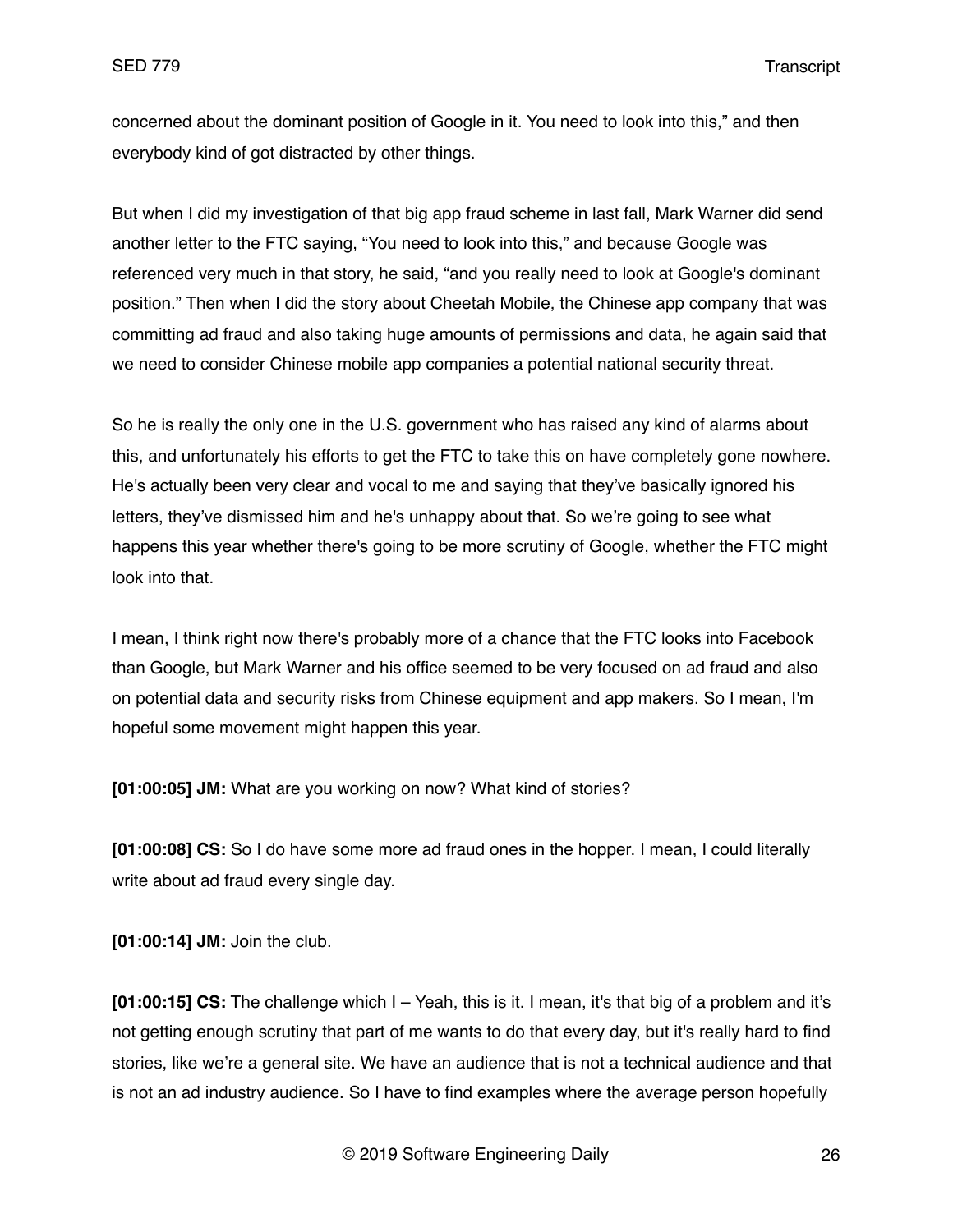understands the stakes and feels like there's something affecting them. I'm continuing to look at Cheetah Mobile. I'm continuing to look a lot at the Chinese app companies and not just because of the security stuff that's going on, but also they've actually been quite successful. They have a lot of big apps in these stores and it's interesting to look at the permissions they take and that kind of thing.

I'm also very interested in just some of the scams that are out there, like – So a couple of weeks ago I wrote about how people are renting out their Facebook accounts. So why would somebody rent out a Facebook account? Well, people rent out their Facebook accounts to organizations who want to then use their ads account that you have attached to your Facebook account to run ads for often very shady products, like skincare scams, and penis pills and that kind of thing.

So I'm looking more into that of how average people are earning 20 bucks a week, hundred bucks a month, to give some random person total access to their Facebook account, and in some cases total root access to their laptop and their router for like 100 bucks a month in order to let these people run shady ads, and this is something that people are doing out there and it's insane. So looking at that and trying to figure out who's behind this is a thing right now.

**[01:01:57] JM:** Well, Craig Silverman, thank you for coming on the show. It's been really fun talking to you, and I could not be a bigger fan of your reporting.

**[01:02:05] CS:** Look, I really appreciate it, and I appreciate that you've done several episodes now and that you're helping to put some awareness out there as well. So, thank you.

# [END OF INTERVIEW]

**[01:02:15] JM:** GoCD is a continuous delivery tool created by ThoughtWorks. It's open source and free to use, and GoCD has all the features you need for continuous delivery. Model your deployment pipelines without installing any plug-ins. Use the value stream map to visualize your end-to-end workflow, and if you use Kubernetes, GoCD is a natural fit to add continuous delivery to your project.